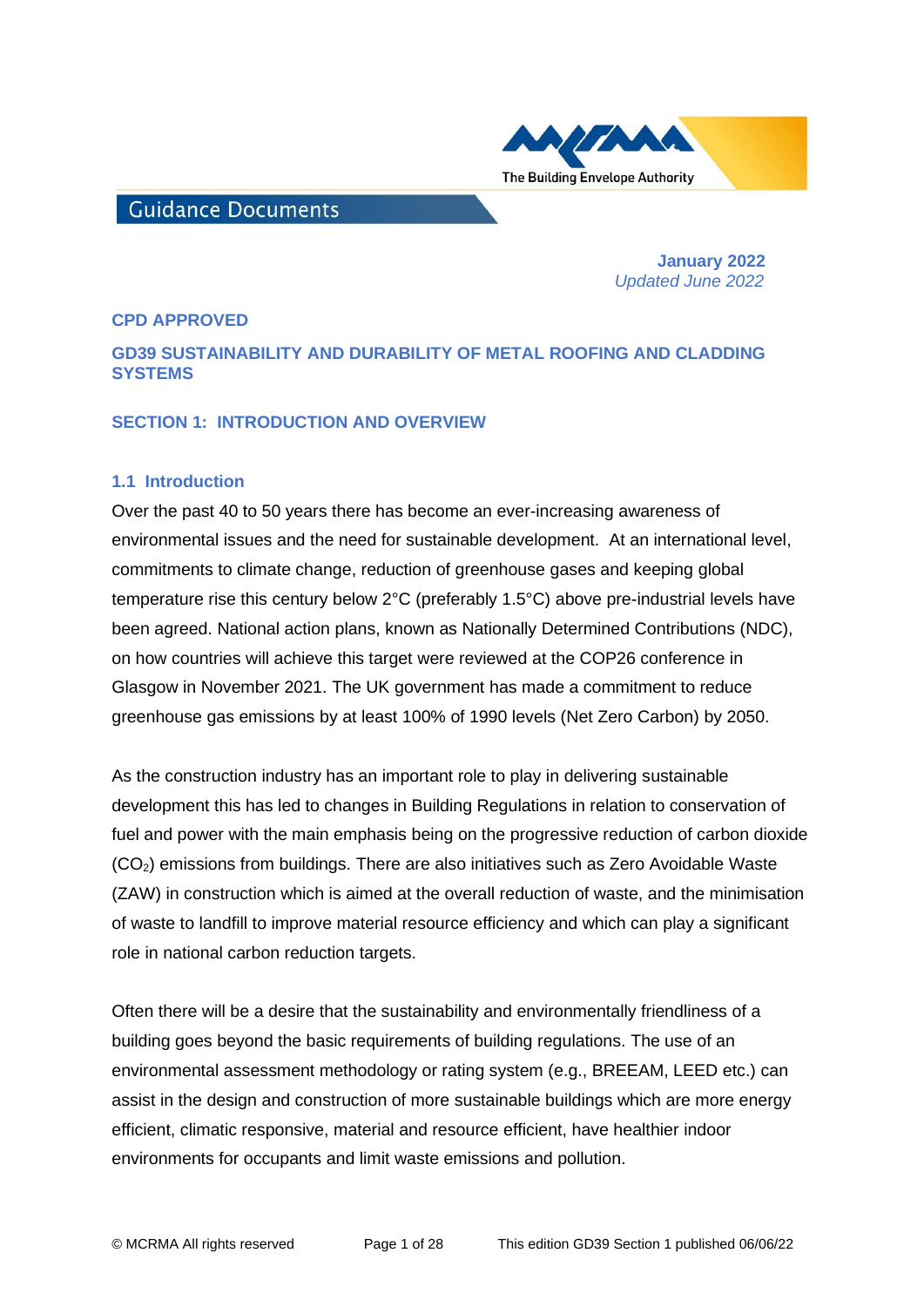To help achieve these targets there is also the need for having buildings built for durability with long design lives and utilising materials, products and systems to construct them that can match the desired design life.

Metal roofing and cladding systems and their associated components can significantly contribute to achieving a sustainable building envelope solution to meet both current and future needs and requirements, thanks to their low maintenance, durability, high recycled content, recyclability and energy efficiency. MCRMA members can offer total sustainable building design solutions thanks to a range of complementary components and systems which include sustainable high performance thermal and acoustic insulation products; high durability fixings, fillers, sealants and membranes; daylight options to maximise the transmission of natural light into buildings; flexible solar PV options and fastening systems; and 'green' and 'brown' roof options.

Steel and aluminium are the most common materials used in metal building envelopes and offer significant advantages when considering the entire system life cycle. They are produced from materials that have high recycled content from both pre-consumer and postconsumer scrap and can both be reused or recycled repeatedly without losing their qualities as a building material. Percentage wise, recovery rates of metals are in the high 90s.

# **1.2 Aims, scope and structure of this guidance document**

This MCRMA Guidance Document will focus on sustainability from a 'fabric first' approach where the metal building envelope provides a long-lasting solution which can be future proofed for potential changes of use of the building. This will include typical materials used in MCRMA members' products and systems looking at factors such as durability, maintenance, limitations in use (e.g., corrosive influences etc.). There will be an overview of types of products and components and how they are used to form systems for given applications to meet specific project specifications and requirements.

The document will also give a brief overview of the background, external influences and drivers for sustainability e.g., international awareness, client requirements, building regulations and environmental evaluation schemes. Life cycle assessments (LCA) and environmental profiling of products will be covered in greater detail together with some environmental accreditation schemes particularly those credits which can be influenced by metal roofing and cladding systems e.g., BREEAM, LEED etc.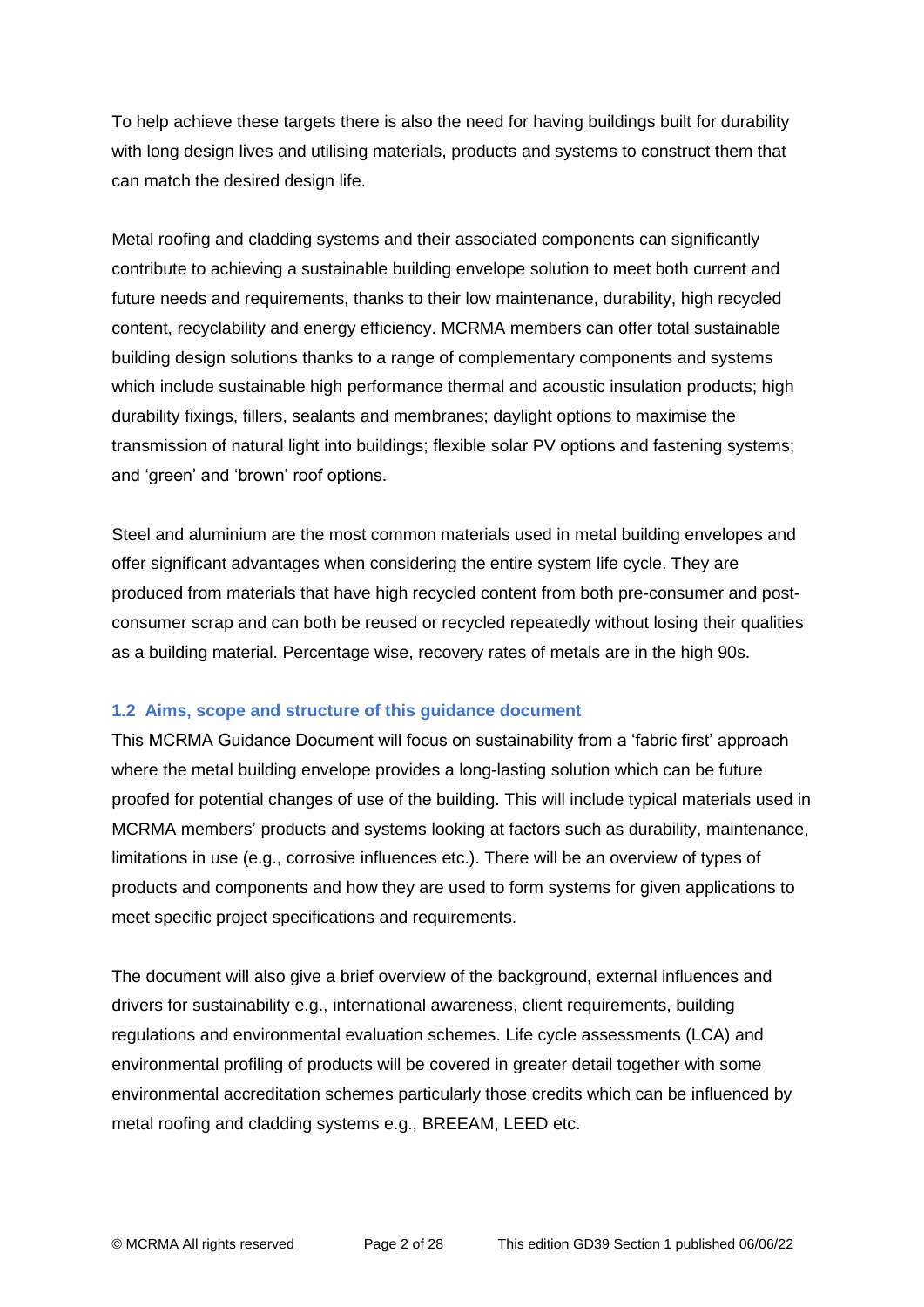The role that MCRMA member companies and their systems can support, contribute to, and enhance a construction project's sustainability objectives and requirements including the type of information, approval, and certification available that can demonstrate the sustainability credentials of the company itself and their products will also be examined.

As there is a natural split between sustainability and durability topics the MCRMA Guidance Document is published as a suite of eight standalone sections each of which covers specific but interrelated subjects.

A pictorial overview of the structure giving an overview of the content, hierarchy and linkages is shown in figure 1.1.

#### $\circ$  MCRMA All rights reserved  $\qquad$   $\qquad$   $\qquad$   $\qquad$   $\qquad$   $\qquad$   $\qquad$   $\qquad$   $\qquad$   $\qquad$   $\qquad$   $\qquad$   $\qquad$   $\qquad$   $\qquad$   $\qquad$   $\qquad$   $\qquad$   $\qquad$   $\qquad$   $\qquad$   $\qquad$   $\qquad$   $\qquad$   $\qquad$   $\qquad$   $\qquad$   $\qquad$   $\qquad$   $\qquad$   $\qquad$   $\qquad$ **1. INTRODUCTION AND OVERVIEW** Introduction Aims, Scope and Structure of Guidance Document MCRMA Members: Underpinning Information and Support Overview of Metal Roofing, Cladding and Rainscreen Systems Glossary of Terms Bibliography and Further Reading **2. SUSTAINABILITY IN CONSTRUCTION** Sustainability Background Conservation of Fuel and Power Zero Avoidable Waste Life Cycle Assessment (LCA) and Environmental Product Declaration (EPD) Environmental Assessment Methods - Introduction **3. ENVIRONMENTAL ASSESSMENT METHODS** BREEAM LEED **4. DURABILITY OF METAL ROOFING AND CLADDING SYSTEMS Introduction** Design Life and Durability Life Cycle/Whole Life Costing Material and Components Durability Introduction Atmospheric Environments **5. METALS – STEEL AND ALUMINIUM** Mild Steel Aluminium **6. METALS - OTHER** Stainless Steel Copper Zinc Be-Metallic Materials **7. PRODUCTS** Profiled Metal Sheets Sandwich Panels Rainscreen Panels Rooflights **8. COMPONENTS** Insulation Spacer Kits Rainscreen Cladding Support Systems Fasteners Profiled Fillers Sealants Membranes **SUSTAINABILITY DURABILITY DURABILITY**

#### **MCRMA GUIDANCE DOCUMENT: SUSTAINABILITY AND DURABILITY OF METAL ROOFING AND CLADDING SYSTEMS**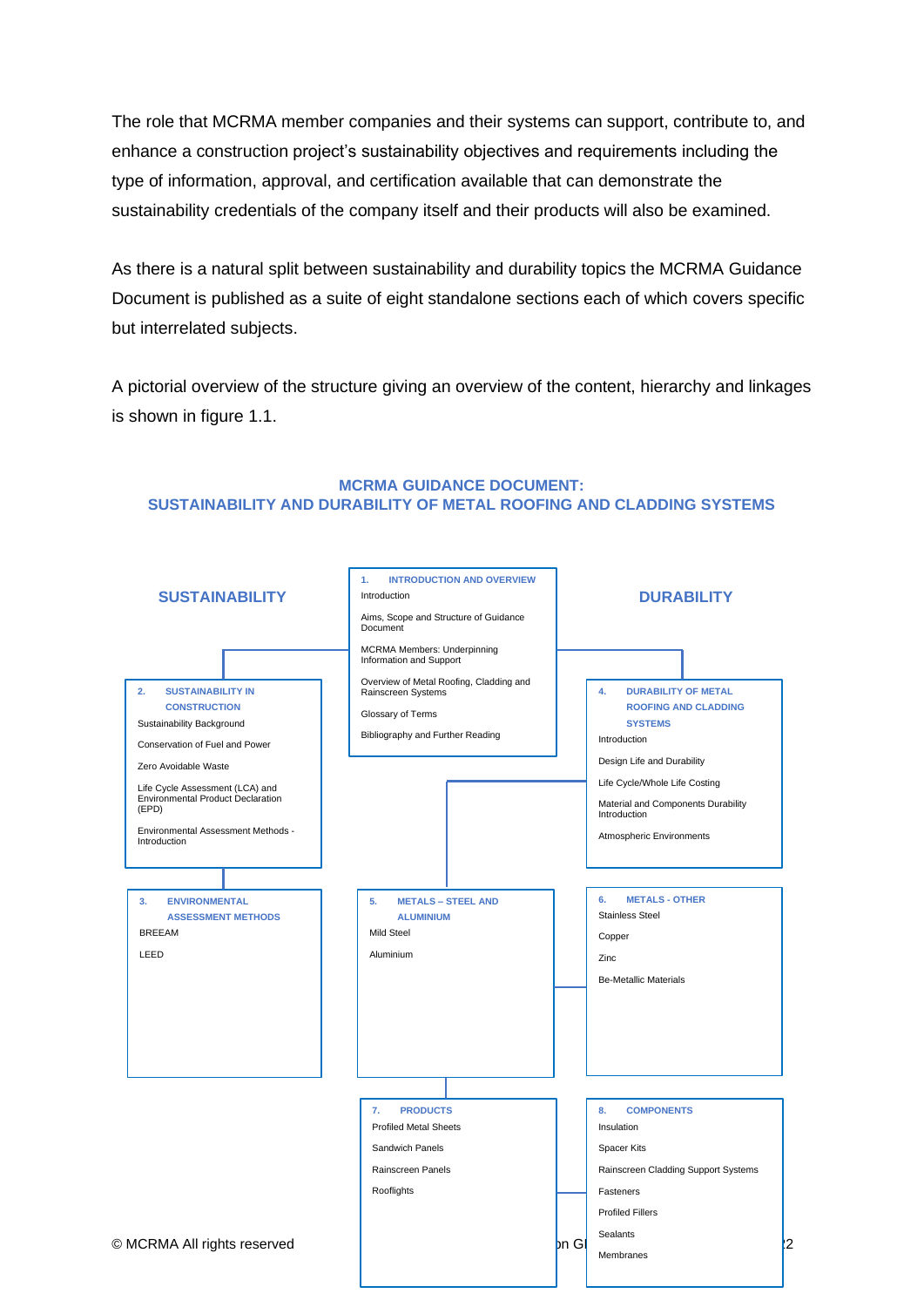# **1.3 MCRMA members: Underpinning information and support**

This chapter provides a brief overview of the type of information, approval, and certification available from MCRMA member companies that can demonstrate their own environmental and sustainability credentials of the company itself and of their products.

# **1.3.1 MCRMA members**

In the MCRMA membership charter, figure 1.2, there is an environmental ethics section in which the MCRMA undertakes to ensure that:

- 1. Members have regard for environmental issues during procurement, delivery (including installation implementation) and waste disposal.
- 2. Members strive to minimise adverse environmental impact in the provision of their products and/or services.

To this end each manufacturing and supplier member operates their own environmental management system (EMS) which are third party accredited to ISO 14001 and which operates alongside their third-party accredited quality management system (QMS) to ISO 9001.



*Figure 1.2 – MCRMA Membership Charter*

An overview of a company's EMS objectives will be contained in their environmental policy statement which outlines their company's responsibilities, aims and commitments to operate in an environmentally sound manner; comply with all legal requirements; reduce waste, pollution and environmental impacts; and regularly monitor, review and undertake improvements.

MCRMA manufacturing and supplier members are committed within their own QMS to ensure that all primary materials will be sourced from companies also operating a QMS to ISO 9001 and that there is full traceability of materials or products in relation to a project. They will provide, on request, certificates of origin and product conformity for the primary materials from which the products are manufactured.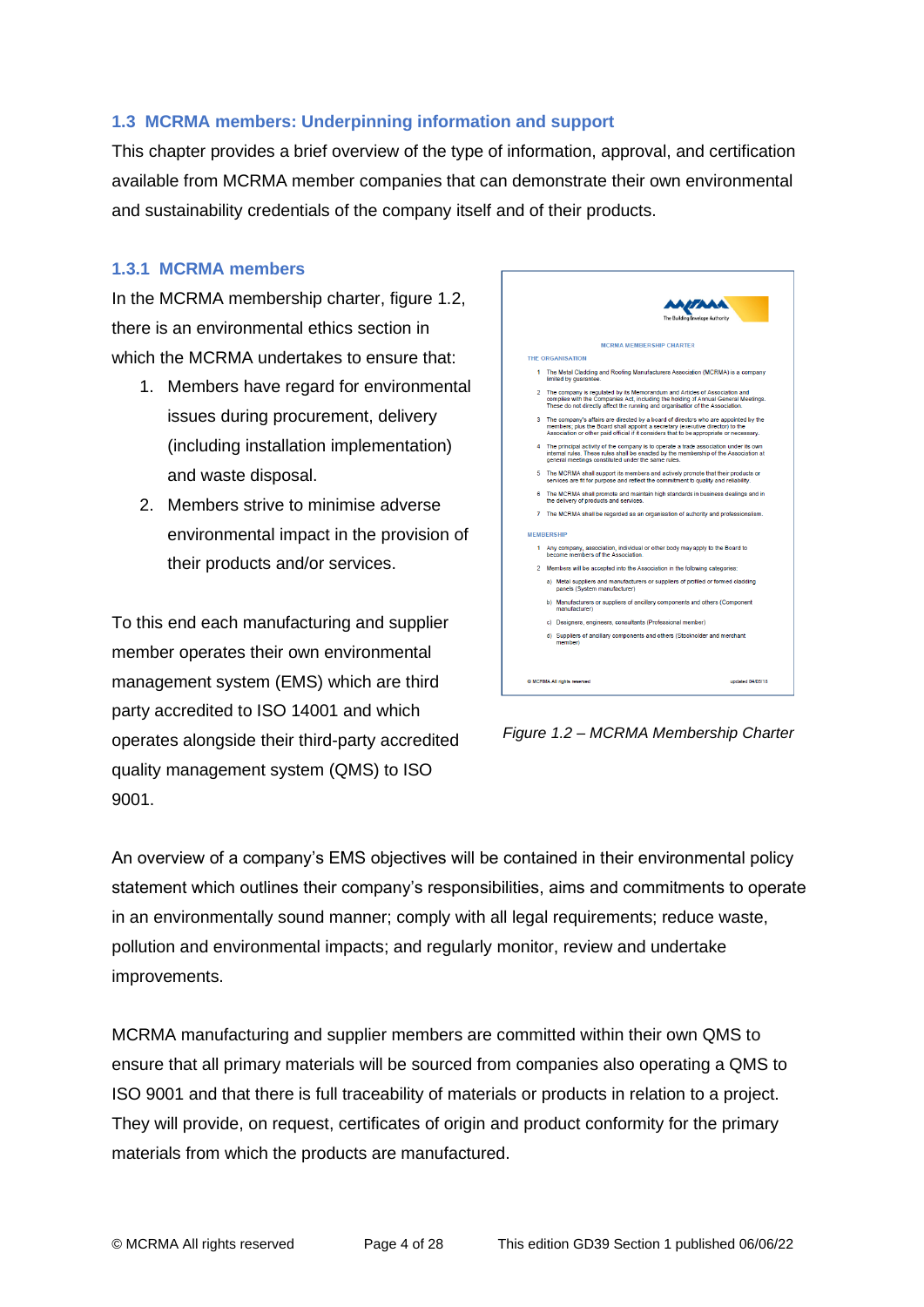Some member companies are also certified to BES 6001 – *BRE Framework Standard for Responsible Sourcing* which is a third part assessed and certified scheme covering the management of responsible sourcing of products and the reduction of environmental impacts throughout the supply chain.

Copies of individual members environmental policy statements, together with their third-party accredited EMS, QMS and other certification are usually made available for viewing on their websites or can be provided by direct contact with the individual member company.

# **1.3.2 MCRMA members products and systems**

MCRMA members can provide third party assessed Life Cycle Assessments (LCAs) and EN 15804 compliant Environmental Product Declarations (EPDs) for their products and systems to assist designers and specifiers to obtain points and credits data to be within environmental rating and certification schemes such as BREEAM and LEED. These are covered in greater detail in Sections 2 and 3 of this Guidance Document.

Several MCRMA members publish their own information sheets of how their products and systems can contribute towards points and credits within the environmental rating and certification schemes.

Products manufactured or supplied by MCRMA member companies comply with the Construction Products Regulations (CPR) and where appropriate are CE Marked in accordance with a recognised assessment procedure or harmonised standard (e.g., BS EN 14782:2006 – *Self-supporting metal sheet for roofing, external cladding and internal lining. Product specification and requirements*). Not all products are required to be CE marked; but products which are covered by a harmonised European standard or a European Assessment Document (EAD), along with an associated European Technical Assessment (ETA), will have specific legislation that requires it.

A CE mark on a building product is a declaration by the manufacturer that their product is compliant with the CPR and shows that the product complies with all the relevant European legislation covering the product's health, safety or environmental requirements. The compliance will be the form of a Declaration of Performance (DoP) and provides information on the performance against the European harmonised standard or for which a European Technical Assessment (ETA) has been issued.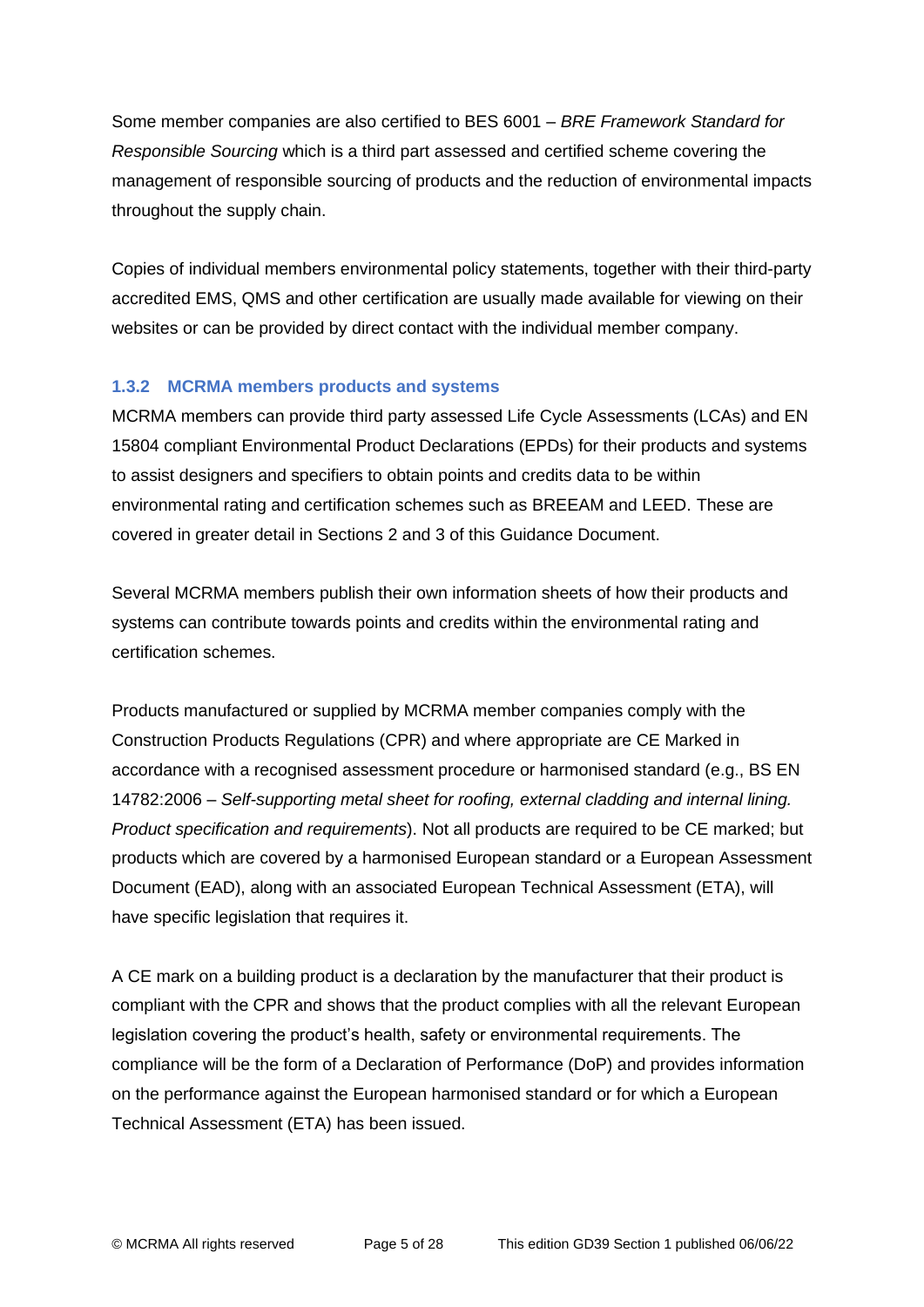There will be a transition from CE marking to the new United Kingdom Conformity Assessed (UKCA) mark from 1st January 2023. The UKCA (UK Conformity Assessed) marking is a UK product marking that will be used for goods being placed on the market in Great Britain (England, Wales and Scotland). It covers most goods which previously required the CE marking. The UKCA marking alone cannot be used for goods placed on the Northern Ireland market, which requires the CE marking or UK (NI) marking.

Further information on CE Marking and the transition to UKCA marking can be found at <https://mcrma.co.uk/ce-marking/>

Products and systems not directly covered by British, European and/or International Standards will usually have a third-party approval e.g., British Board of Agrément (BBA), see figure 1.3 for an example. As well as looking at the product/system performance the approval also assesses the manufacturer's production processes and quality management systems.

Typical examples of products/systems which have BBA approvals (or other third-party approval scheme) are metal profiled secret-fix and standing seam systems, rainscreen panel systems, rainscreen cladding support systems, coil coated finishes, breather membranes, vapour control layers etc. The third-party approval typically gives advice on compliance with building regulations,



*Figure 1.3 – Example of BBA Certificate*

use, installation, performance (e.g., structural and hygrothermal), maintenance, durability and recyclability.

Copies of EPDs, DoPs, approval certification etc. are usually provided by direct contact with the individual member company although some may be made available for viewing on their websites.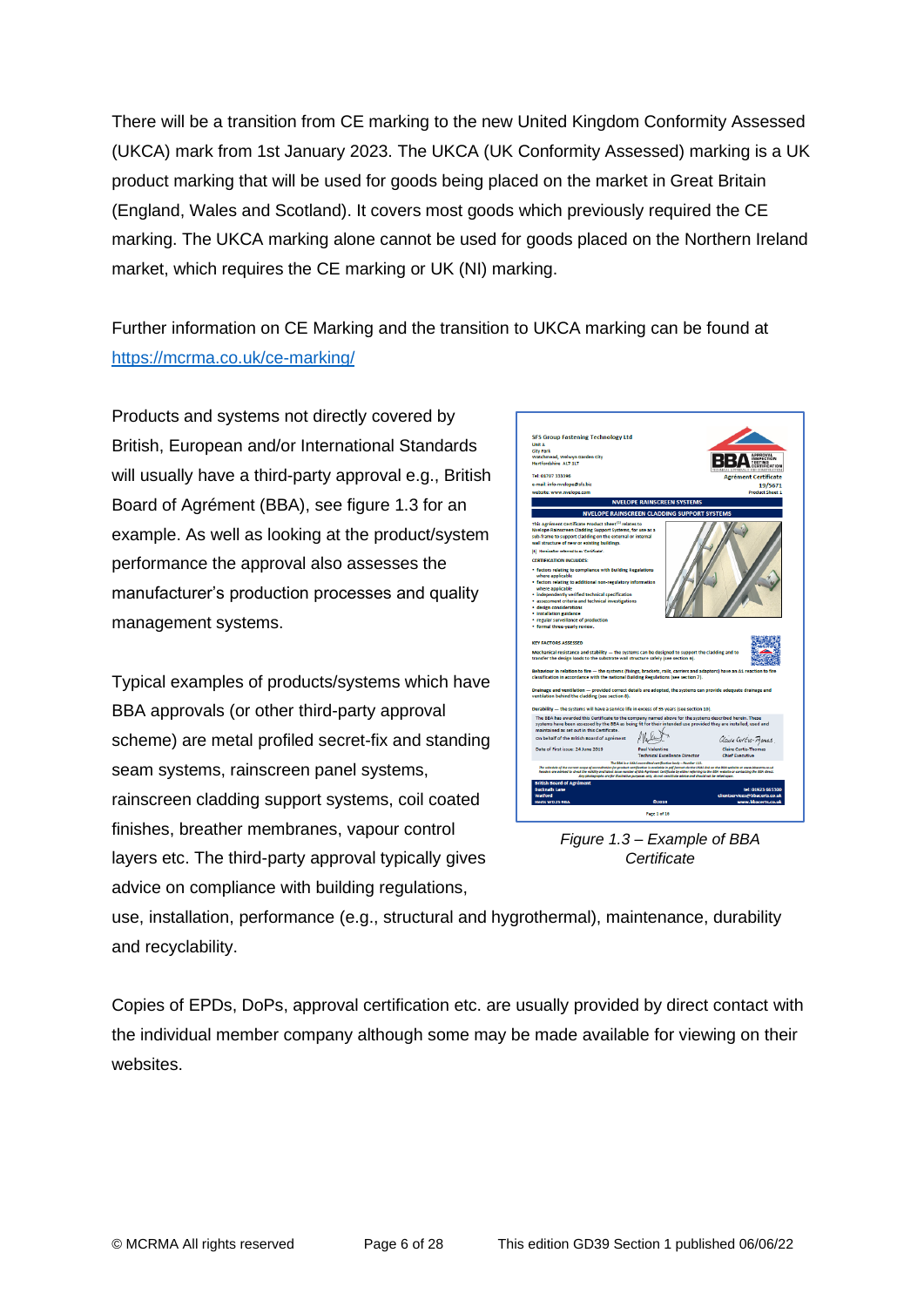# **1.4 Metal roofing, cladding and rainscreen systems**

Metal roofing, wall cladding and rainscreen panels and their associated components are used to form systems for given applications to meet specific project specifications and requirements and can significantly contribute to achieving a sustainable building envelope solution to meet both current and future needs and requirements.

The following looks at some of the main forms that these systems take and how built-up systems, in particular, can be enhanced thermally and acoustically to provide long lasting building envelope solutions which can be future proofed for potential changes of use of the building and potential energy efficiency requirements.

Other sustainability enhancements, such as incorporation of photovoltaic (PV) panels, green roofs and cool roofs are also commented on.

# **1.4.1 Sandwich panel systems**

Sandwich panels, also known as composite panels, are factory produced assemblies consisting of an inner and outer sheet of metal bonded to an insulation core. They are installed basically as a single product which can enable speed of installation. They can be used for roofing, see figure 1.4, or wall cladding. In roofing applications, they are used on pitched roofs and large radius curved barrel roofs.



*Figure 1.4 – Insulated sandwich panel installed in pitched roof application*

The insulation core is predominantly polyisocyanurate (PIR) although when a wall cladding requires a higher level of fire performance mineral fibre cored panels are available. Sandwich panels are available in a variety of depths each offering varying levels of thermal performance. U-values as low as 0.14 W/m<sup>2</sup>K can be achieved with PIR insulated panels of approximately 150 mm deep (core depth, not including profiled ribs).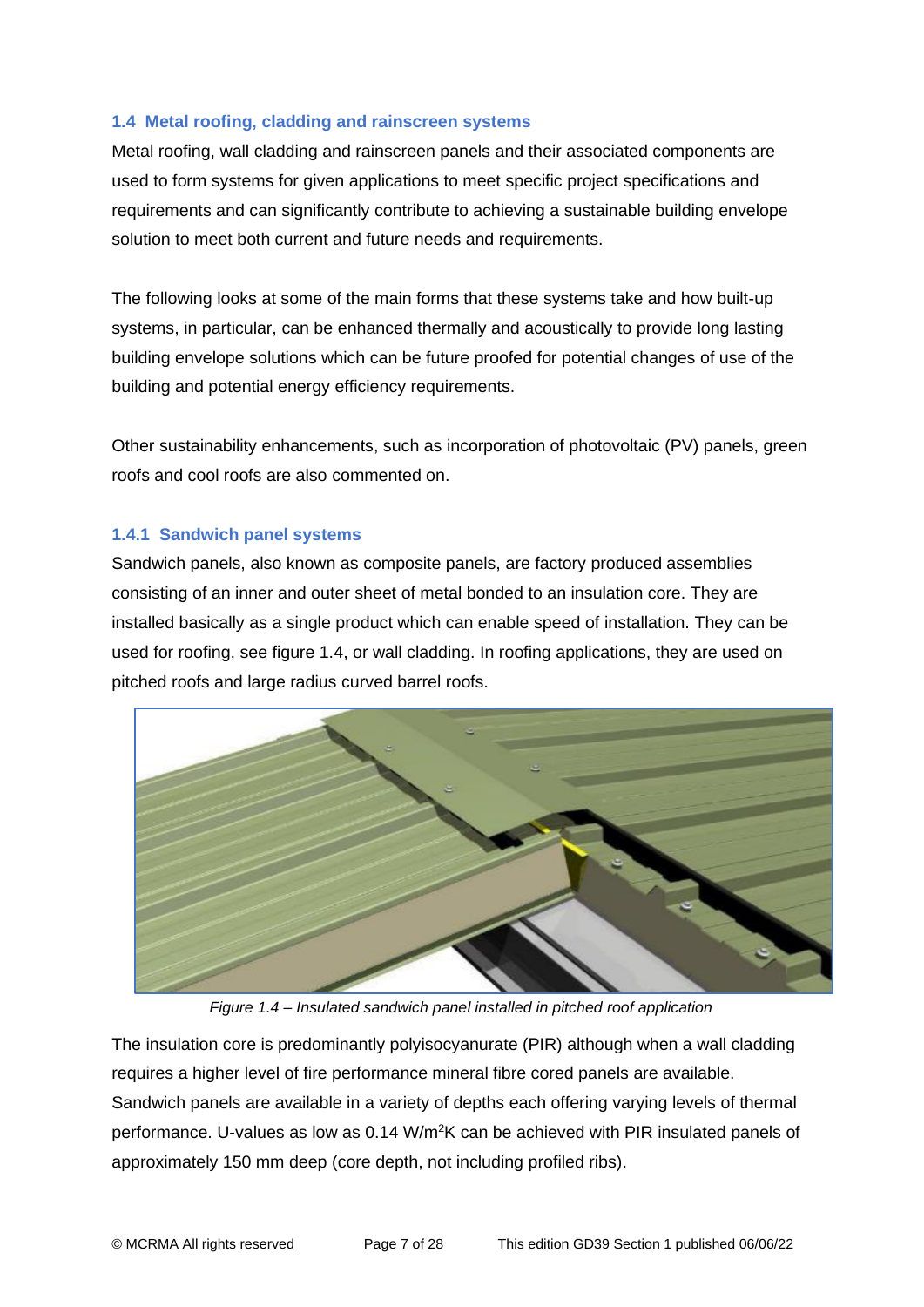As metal sandwich panels are relatively lightweight and rigid, their ability to reduce sound transmission and provide sound absorption properties can be limited. The acoustic properties could be increased by incorporating an additional profiled perforated metal sheet with mineral wool insulation on the inner face of the panel or supporting steelwork.

In-plane factory assembled insulating rooflights (FAIRs) can be incorporated into sandwich panel roofs to provide daylighting requirements making efficient use of natural light and reducing the reliance on artificial lighting, see figure 1.5. Materials such as GRP act as a diffuser giving a more even spread of light and reducing glare and localised heat build-up.

FAIRs are designed to match a specific proprietary system and overall depth of



*Figure 1.5 – FAIR incorporated into sandwich panel roof* 

sandwich panel. They are supplied with intermediate layers to make triple or quadruple skinned systems or can incorporate translucent insulation for increased thermal performance.

Sandwich panels can also be used as a structural roof liner to support other metal outer roofing sheets or as a backing wall to support rainscreen panels.

# **1.4.2 Metal single-skin sheet systems**

Profiled metal roofing and cladding sheets can be used as a single skin fixed to the supporting structure in unheated buildings where there is no requirement for insulation such as stadia and some warehouses. In roofs the structural support for the sheet will generally be purlins spanning between rafters and in walls, wall-rails spanning between columns.

Daylighting can also be incorporated using matching profiled rooflight sheets.

Single skin systems are also used in refurbishment, e.g., re-cladding existing pitched roofs or over-roofing existing flat-roofs (flat-to-pitch roof conversion) or are applied over a substrate such as a metal sandwich panel (see above), structural insulated panels (SIPs), plywood, timber boarding etc.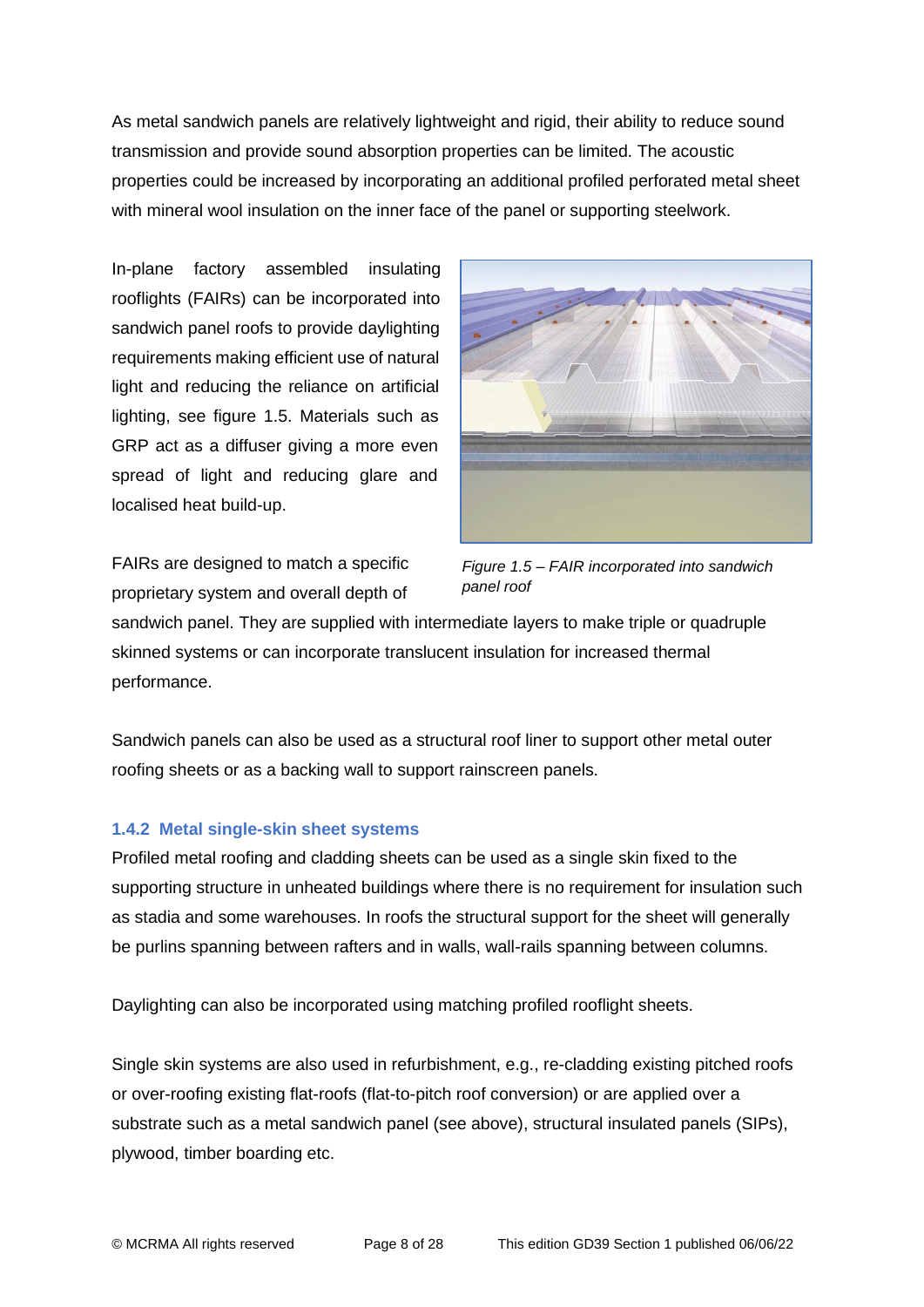# **1.4.3 Metal built-up roofing and cladding systems**

Metal built-up roofing and cladding systems offer a high degree of design flexibility to meet project specific requirements. They are site assembled using many of the products and components described in Sections 7 and 8 to form an insulated double skin construction which can be configured to meet specific thermal, acoustic and fire performance requirements.

Metal built-up roofing and cladding systems are site assembled using many of the products and components described in Sections 7 and 8 to form an Insulated double skin construction. They are primarily used for new build, although they can be used for refurbishment usually where the existing roofing and/or system has been completely removed. Although the support for the system can take many forms it will generally be either purlin/wall rail based, or rafter/column based.

The former has the outer sheet and the internal liner sheet laid in the same direction across the purlins/wall rails. Typical centres would be approximately 1.0 to 2.4 m. In the wall cladding application, the outer weathering sheet can be laid horizontally as well as vertically.

The other common method has the outer roofing sheet running transverse to an inner structural deck or structural liner tray which spans between the primary support rafters. Typical rafter/column centres would be approximately 3 to 10 m. Again, in the wall cladding application the outer weathering sheet can be laid horizontally as well as vertically.

The cavity for the mineral wool insulation between the outer weathering sheet and the inner liner/decking sheet is created by the use of a spacer kit, the type of which is dependent upon the type of outer sheet used and the insulation depth, see figure 1.6.



*Figure 1.6 – Typical trapezoidal twin-skin built-up wall cladding system*.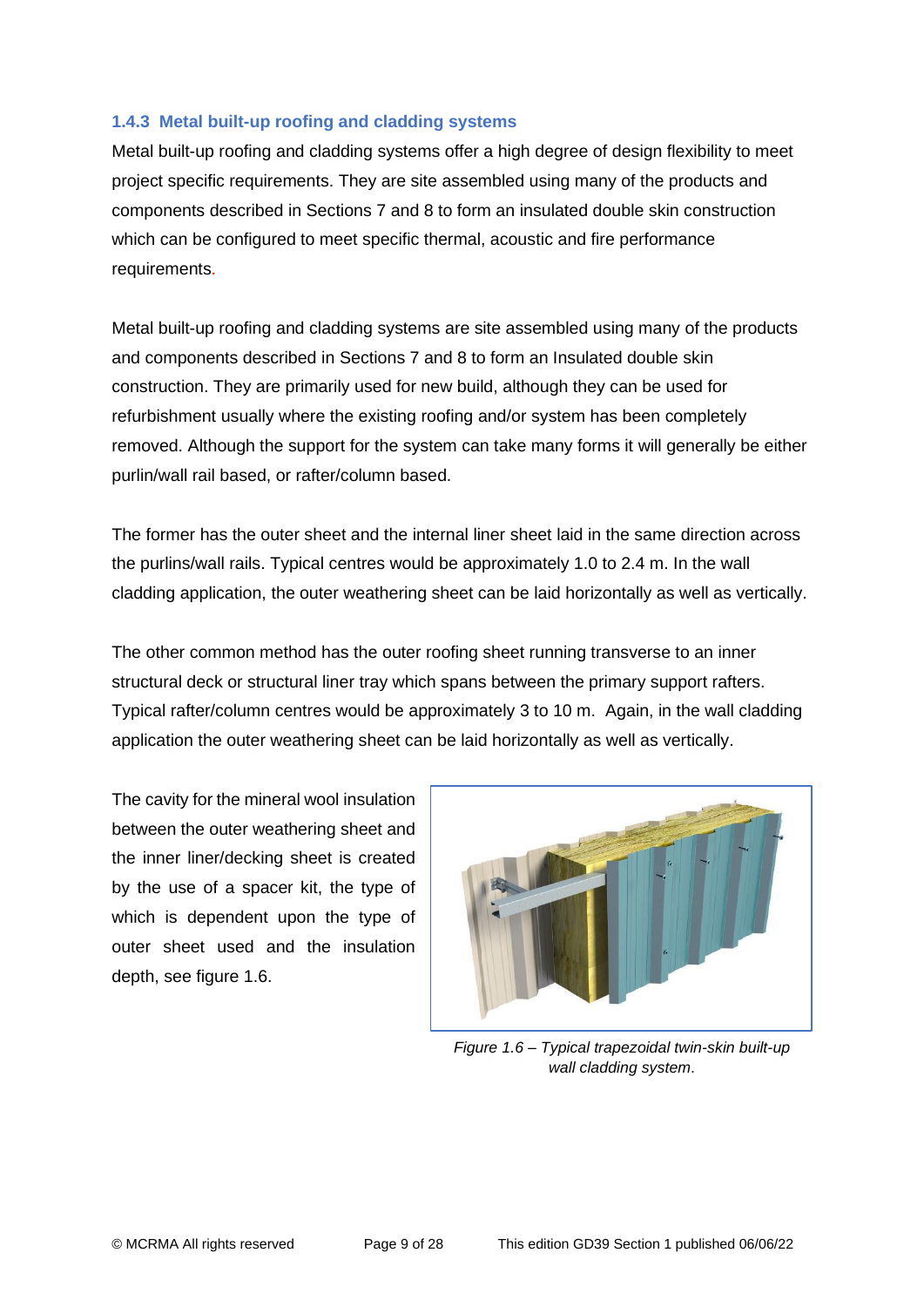In-plane site assembled insulating rooflights or barrel vault rooflights can be incorporated into metal built-up roof systems to provide daylighting requirements making efficient use of natural light and reducing the reliance on artificial lighting. Materials such as GRP act as a diffuser giving a more even spread of light and reducing glare and localised heat build-up.

For through-fix profiled sheeting supported on purlins the common form of rooflight consists of separate profiled translucent sheets matching the profiled metal outer and liner sheet and a separate intermediate layer to make a triple or quadruple skinned systems for increased thermal performance, see figure 1.7. Similar forms of rooflight may be used on secret fix or standing seam systems although barrel-vault rooflights are more common with this type of outer sheet especially on low roof pitches.



*Figure 1.7 – Multi-layered rooflight incorporated into built up roof system* 

Incorporating daylighting into metal built-up systems supported on structural decking and liner tray systems is more complex as the inner decking/tray forms part of the structural support system and large openings cannot be formed in them. It is feasible to install small modular rooflights with structural decking/tray systems, but this would usually involve the use of additional framing members to support the decking/tray at the opening. Other options would include using a continuous barrel-vault rooflight running along the ridge rather than downslope and structurally framed glazing systems taking their support from the rafters.

# **1.4.3.1 Thermal performance enhancement**

MCRMA Guidance Document GD21 *Thermal performance of buildings: non-domestic construction* provides information on the typical U-value requirements for roof and wall systems for notional buildings together with the maximum back-stop U-values indicated in the various support documents of UK Building Regulations.

The flexibility of built-up metal cladding and roofing systems allows the thermal performance of the system to be enhanced to achieve lower U-values than current requirements and enables a building envelope solution that can be future proofed for potential changes of use of the building and potential energy efficiency requirements.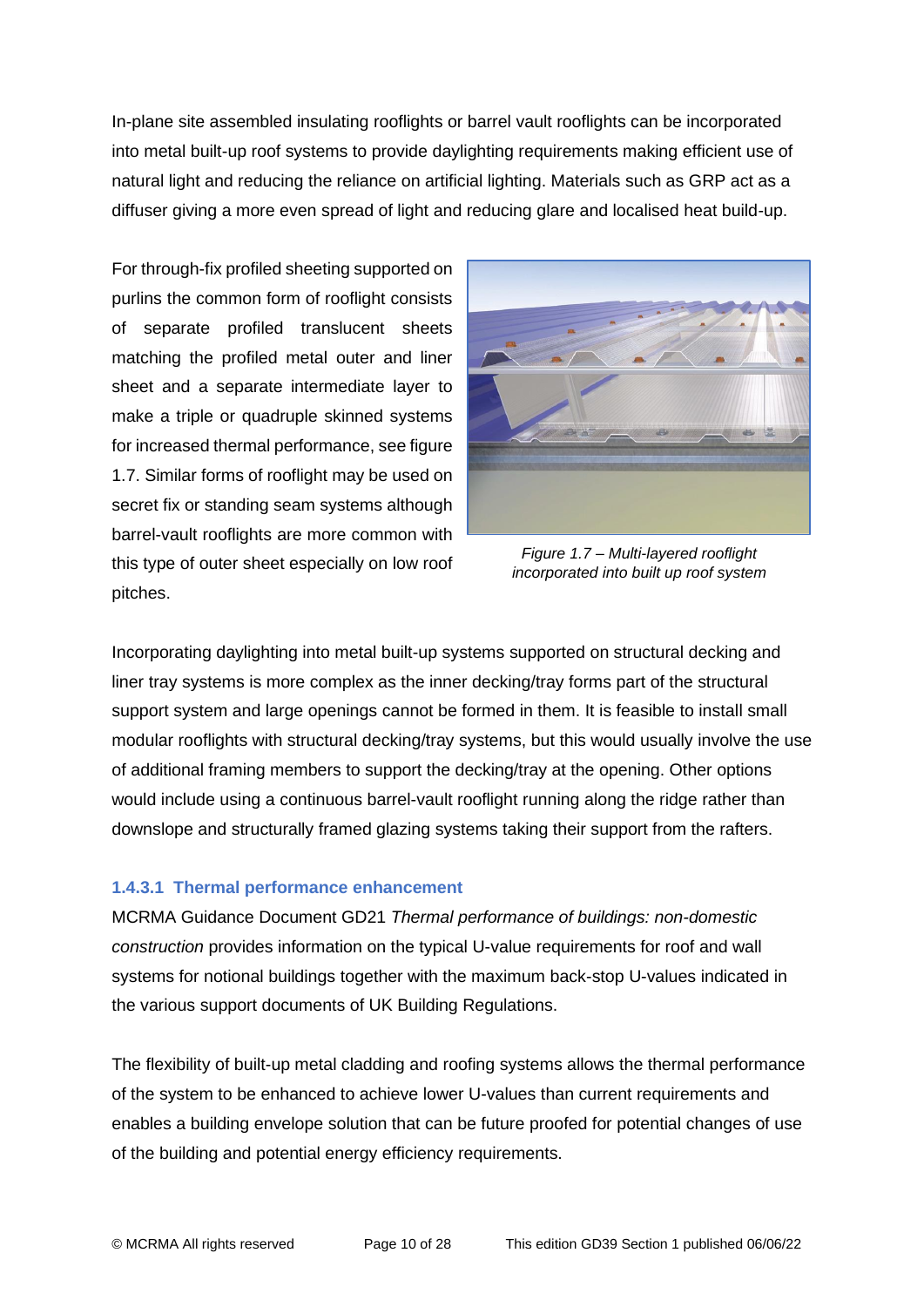Bracket and bar spacer kits are available in a wide range of standard bracket heights with the more structural versions being typically up to 400 mm allowing large cavities for the mineral wool insulation to be created.

Bracket and bar spacer kits can also be used in combination with other forms of spacer kit, such as halters with standing seam systems and top-hat sub-purlins on structural decking sheets and in acoustic systems. U-values as low as 0.09 W/m<sup>2</sup>K are not uncommon with these thermally enhanced built-up systems.

# **1.4.3.2 Acoustic enhancement**

The flexibility of built-up metal cladding and roofing systems can greatly assist the building designer/specifier in enhancing the acoustic properties of the building envelope to provide a solution to meet both the building's acoustic requirement and one that can be future proofed for potential changes to the use of the building. There are acoustic products that can be incorporated within the systems that will enhance the systems acoustic performance including perforated liner and decking profiles, various densities of insulation, acoustic boards, acoustic membranes, anti-drumming membranes etc.

The sound reduction performance of a built-up metal roofing and cladding system can generally be increased by adding mass into the system. This can be achieved by including higher densities of mineral fibre insulation. High density boards e.g., cement particle, gypsum etc. and acoustic membranes e.g., rubberised polyethylene, can also be incorporated into a built-up system to further increase the mass whilst keeping the increase in its depth to a minimum.

The inner liner/decking layer of standard metal built-up systems are hard and smooth surfaces which are natural reflectors of sound. Perforated liner and decking sheets can be specified to utilise the sound absorption properties of mineral wool insulation to provide sound absorption properties to the built-up system to help reduce the reverberation time in an enclosed space such as sports arenas, classrooms etc.

A flexible mineral wool slab, typically 30 mm thick, is positioned as the first layer above the perforated liner/decking sheet to provide the sound absorption properties of the system. This layer of insulation is overlaid with a vapour control layer (VCL) membrane. A top hat profiled sub-purlin spacer kit of the same depth as the flexible provides the support for the remainder of the spacer kit (e.g., bracket and rail and/or halters) above the VCL.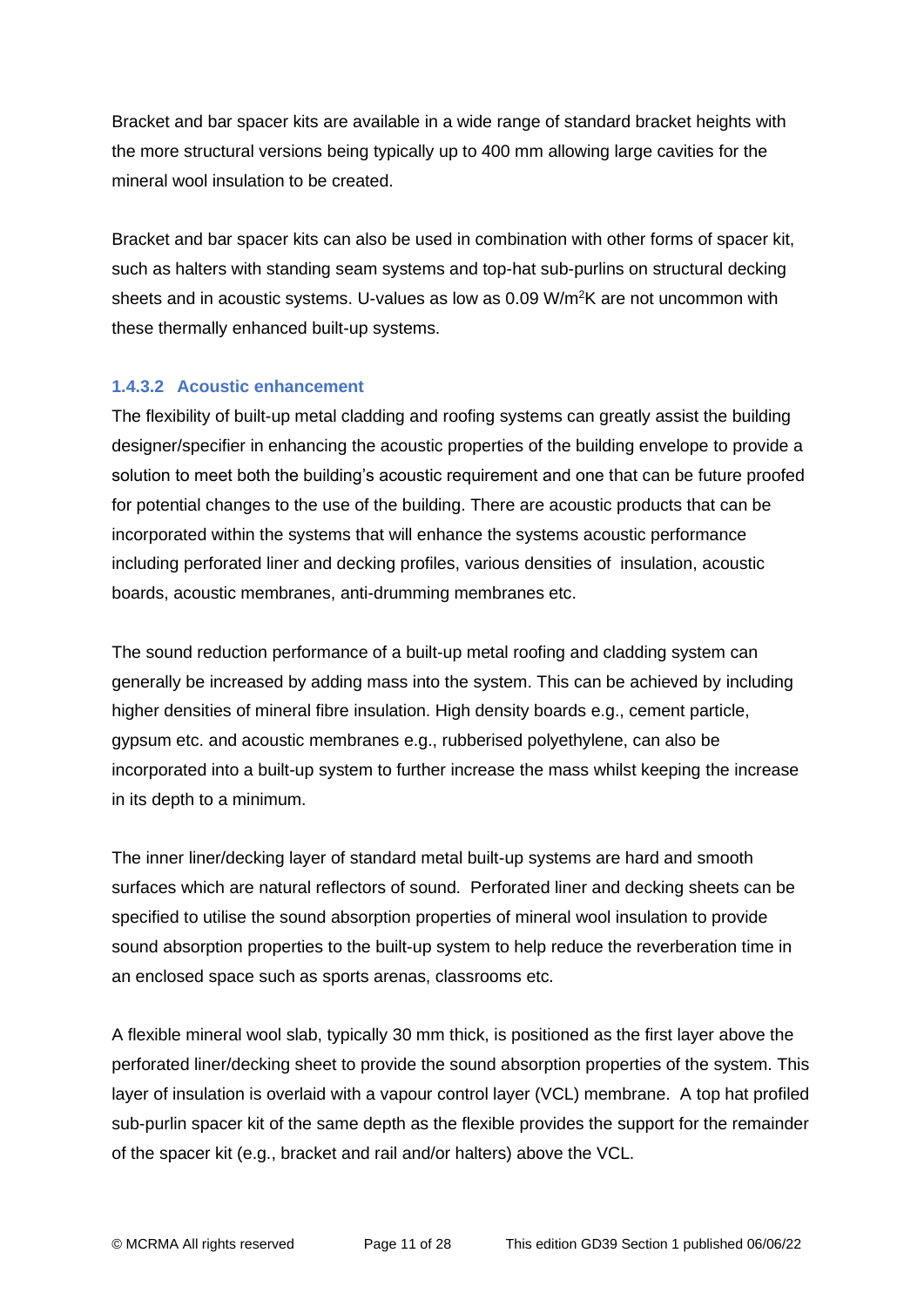The built-up system may also include higher densities of insulation, high density boards and/or acoustic membranes above the VCL to enhance its sound reduction properties as well. Trapezoidal shaped mineral wool lags positioned in the profiles of the perforated liner/decking sheet can also be used either in combination with the flexible mineral wool slab or on their own, see figure 1.8.



*Figure 1.8 – Trapezoidal shaped insulation lags in profiles of perforated liner sheet*

The above adaptive acoustic measures will also have a benefit in roof systems where impact noise from rainfall needs to be reduced. The reduction in the impact noise due to rainfall is particularly important in the acoustic design of schools and colleges and may also be a requirement in other buildings such as offices, arenas, cinemas etc. Another measure that could be considered, especially in built-up roof systems which do not have any other acoustic enhancements, is the use of damping materials, such as anti-drumming membranes applied to the underside of the outer weathering profiled sheet which acts to reduce vibration in the metal sheet caused by rainfall and reduces the level of radiated noise.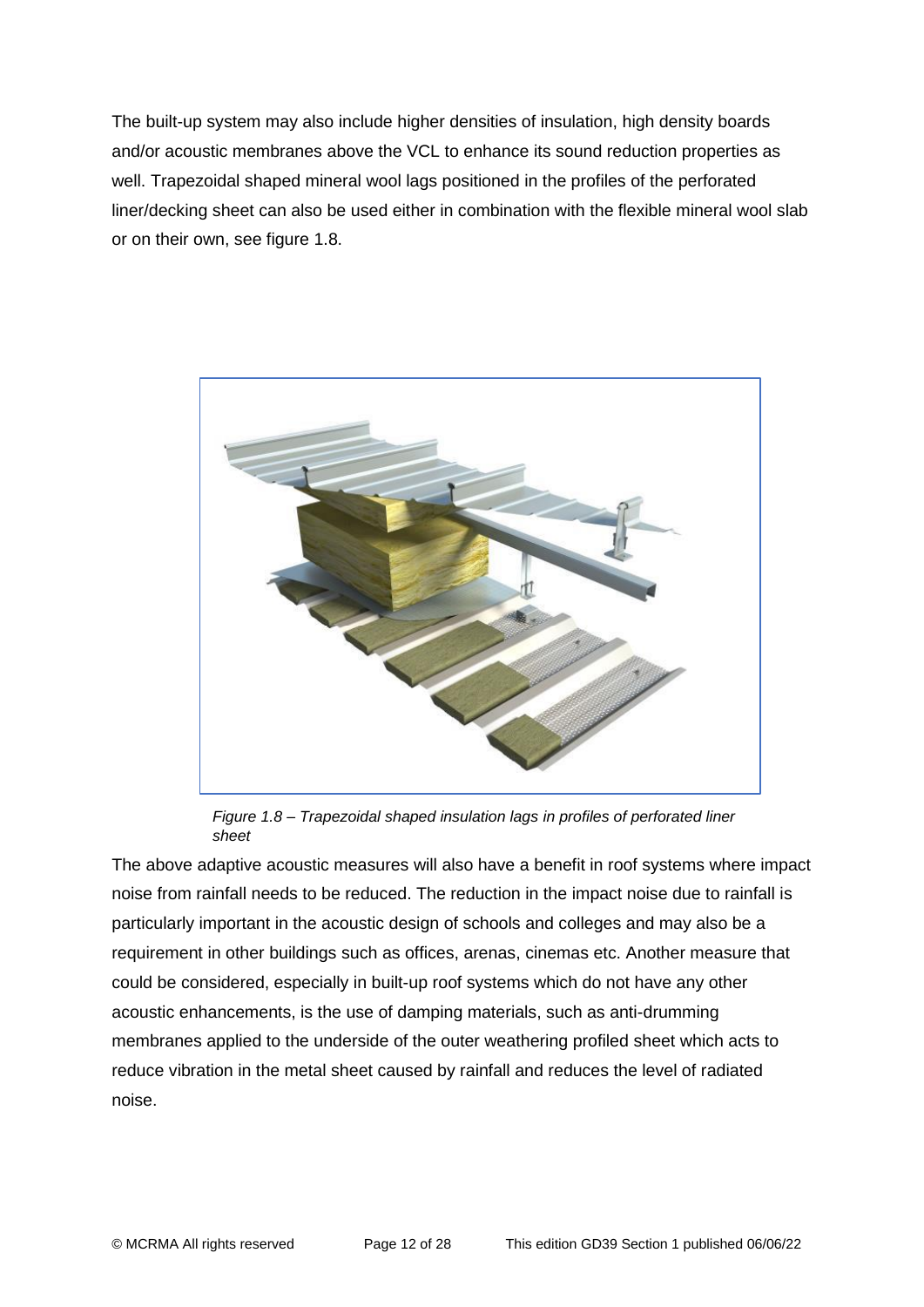Advice should be sought from the metal build-up system manufacturer or supplier as to the best way to achieve a specific acoustic performance requirement for their systems. An indication as to the acoustic performance of specific systems can normally be backed up by an extensive range of existing acoustic test data from various MCRMA members and/or the use of MCRMA's SRI (Sound Reduction Index) prediction software.

#### **1.4.3.3 Fire wall systems**

Metal built-up wall systems, especially those with steel outer weathering and liner sheets are available as a fire wall system offering various degrees of fire resistance. Fire wall systems are typically tested and certified to BS 476-22:1987 – *Fire tests on building materials and structures. Part 22: Method for determination of the fire resistance of non-loadbearing elements of construction.*

The specification, design and installation of a fire wall built-up cladding system should be carried out using all the same components and fixing methods used in the test and contained within the test certificate.

Fire wall systems will usually be insulated with glass or rock mineral wool insulation products both of which can achieve a European Reaction to Fire Rating Classification of A1 (equivalent to non-combustible) as defined in BS EN 13501–1. Insulation will usually be compressed within the cavity, installed in layers with all joints staggered. The positioning of the spacer kit bracketry is critical, and the support centres should be no more than the width of the insulation strips with at least one bracket per wall rail support penetrating each strip of insulation to prevent it from dropping down in the cavity during a fire. There may also be a requirement for either or both outer and liner profiled to be stitched with fasteners at sidelaps. There may also be a requirement as to the type of and the fixing to the supporting structure, e.g., wall rails, eaves, beams etc.

Test certificates of the fire resistance performance of a fire wall will be given as integrity (i.e., the ability of the system to resist flame) and insulation (i.e., the ability of the system to limit the transfer of heat from one side to the other) e.g., 240 minutes integrity/30 minutes insulation. The direction of the fire will also be given e.g., internal to external.

The position of a specific fire wall in relation to a boundary (e.g., relevant boundary as described in Approved Document B Volume 2 – *Buildings other than dwellinghouses – Fire Safety)* is important.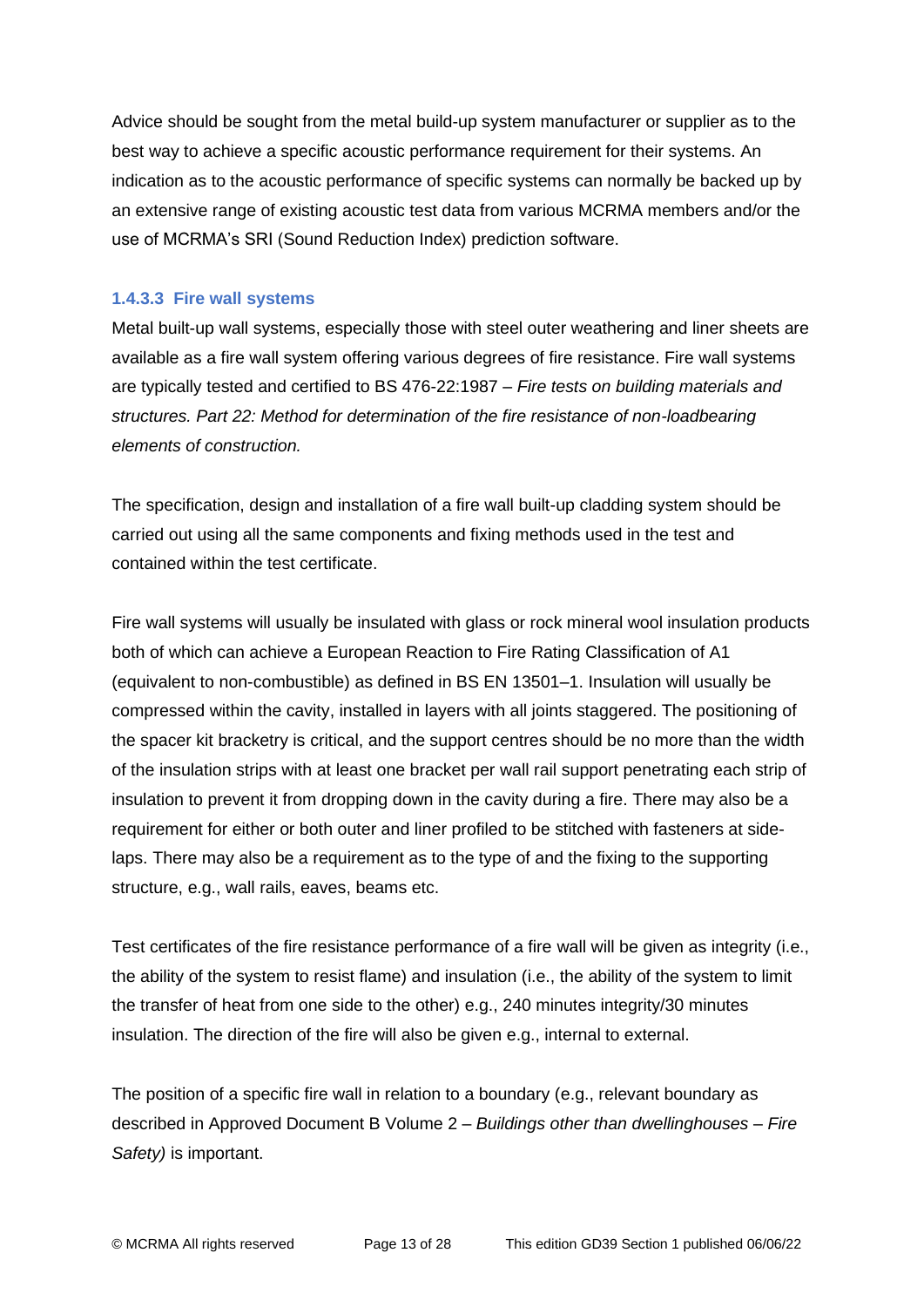As an example, a specific fire wall system would be suitable for use 1 metre or greater than a boundary but may not be suitable for use less than 1 metre from a boundary due to the possible need for a longer insulation fire resistance and direction of fire.

Advice should be sought from the metal build-up system manufacturer or supplier as to which certified fire wall system(s) is/are best suited for a given location and fire performance requirement.

# **1.4.4 Metal built-up rainscreen systems**

The outer layer of a metal built-up rainscreen system is a rainscreen panel fabricated from a wide variety of metals in their natural uncoated condition or with a pre-coated finish. They can also be fabricated from aluminium composite materials (ACMs). The panels are supported by a rainscreen cladding support system that connects them to the structural backwall, either an existing façade as in the case of refurbishment or a new structural wall as in the case of new build construction, see figure 1.9. The size of the of the bracket projecting



*Figure 1.9 – Typical metal built-up rainscreen cladding system*

from the wall will depend on the thickness of insulation and cavity size.

The structural backing wall can take a number of forms including solid masonry, steel or timber frame with insulation and sheathing boards or a panel system such as a metal-faced insulated sandwich panel. The structural backing wall will usually be designed to provide the air barrier for the built-up wall and any fire resistance requirement. Dependent upon the type of wall and position of the insulation the backing wall may also form the vapour control layer (VCL).

Although they can be installed as part of a fully sealed system, rainscreen panels are predominantly installed with open joints with a ventilated cavity behind. Rainscreen panels, as the name implies, are designed to shed water from the outer surface and are not intended to be fully watertight.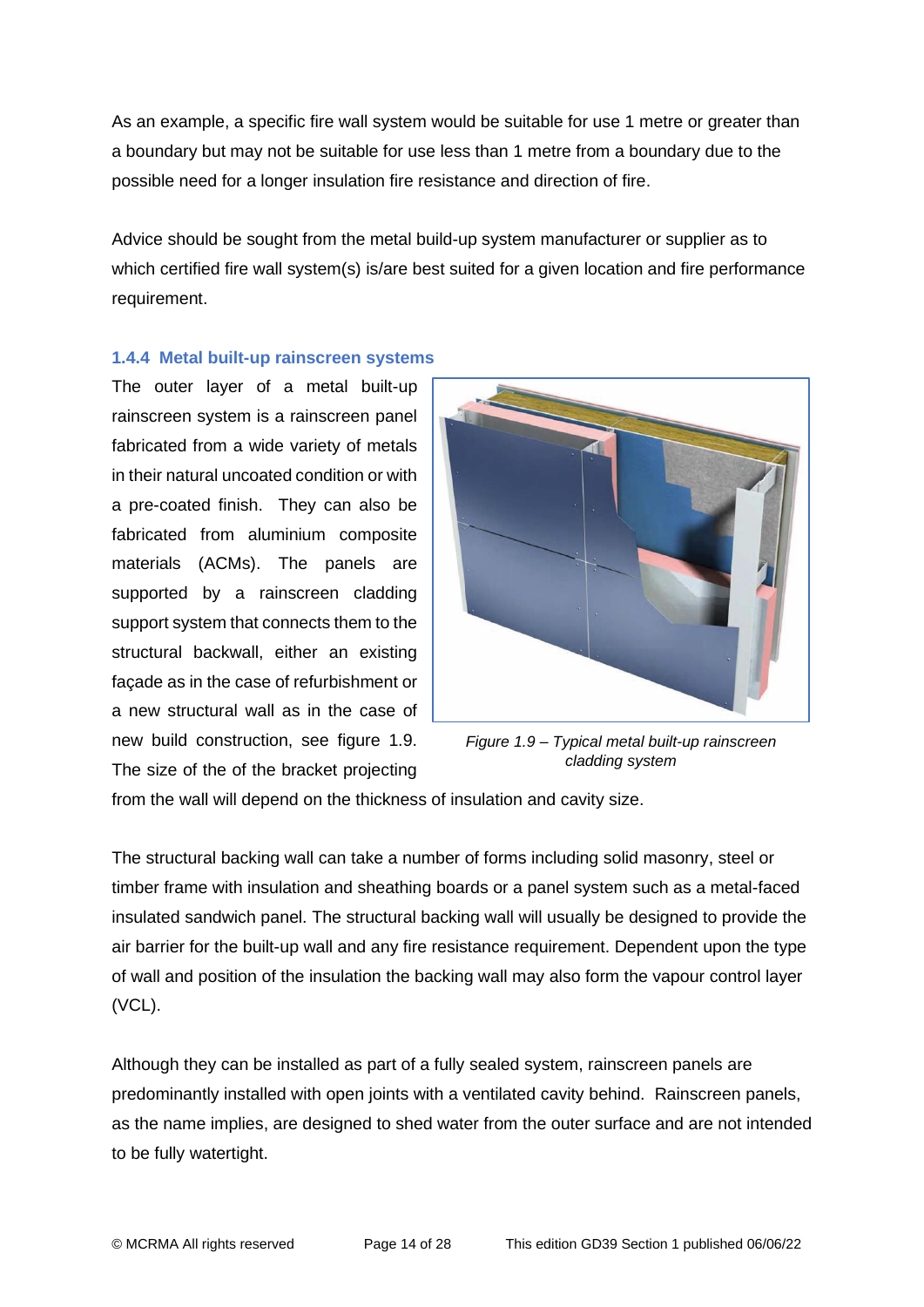The ventilated cavity allows any water that enters through the rainscreen joints to be drained to the outside of the building envelope. The ventilated cavity can also help dry out any excessive water in the cavity. To prevent the spread of flame/smoke within this ventilated cavity, horizontal and vertical fire barriers may need to be installed.

Depending on the type of backing wall and degree of insulation within it, a layer of insulation can be installed in the cavity which can offer an increased level of thermal performance to the system. Glass and rock mineral wool products can provide a non-combustible insulation layer. A breather membrane is usually positioned within the ventilated cavity on the outside of the insulation and its general purpose is to protect the outer surface of the mineral wool insulation layer from water penetration whilst allowing any water vapour from inside the construction to pass through it.

There may also be the need for a separate VCL membrane to be installed on the warm side of the insulation. A condensation risk analysis through the construction should be carried out to determine its position and ensure that the dew point does not occur within the construction on the cold side of the VCL.

Metal built-up wall cladding systems with an outer layer of standing seam sheets are also increasingly being used as a weathering layer and support for rainscreen panels, which are supported on rails fixed to proprietary clamping devices which are clamped to the seams of the standing seam sheet without penetrating the sheet itself.

#### **1.4.5 Other sustainable system variations**

Metal roofs systems can be further enhanced with other sustainable features, the following gives a brief overview of a few of the more common ones.

# **1.4.5.1 Photovoltaic (PV) systems**

MCRMA members offer several forms of flexible solar PV options that can assist in providing a renewable source of energy which can help safeguard against rising energy costs and reduce overall carbon emissions. These would include fully PV integrated roofing sheets, fabricated panels with flexible PV membrane for over-cladding roofing sheets and fastening systems for attaching PV modules to the roof sheets.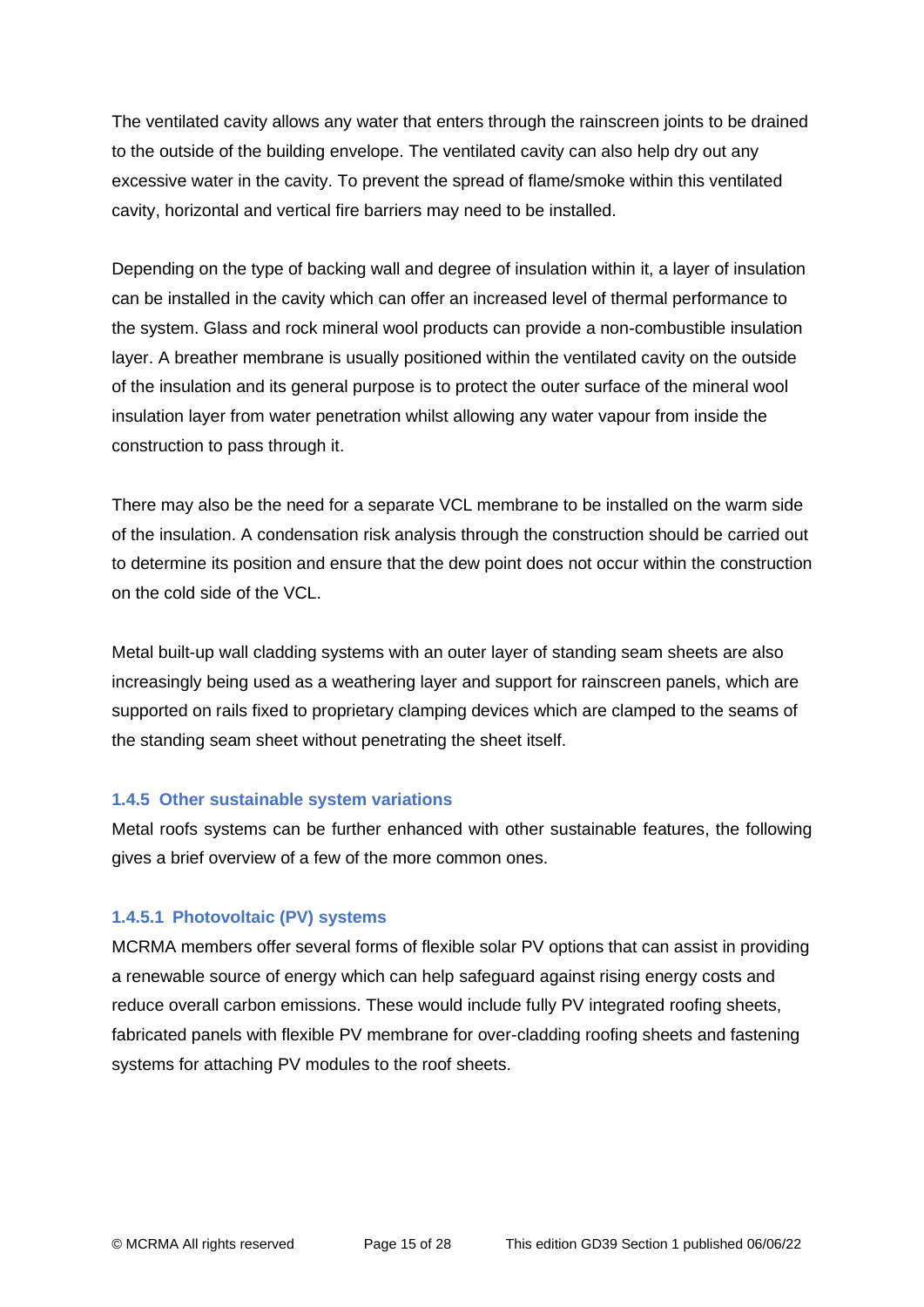Profiled metal roof sheets which have wide flat troughs, such as standing seam sheets, can be supplied with a flexible lightweight thin film photovoltaic strip factory bonded to the surface of the sheet to create a building-integrated photovoltaic (BIPV) solution for new-build constructions, see figure 1.10. The sheets with PV strips attached can also have junction boxes fitted to the underside so that all cables and connectors are concealed within the built-up roof system. This approach offers a means of protecting the cabling and connectors from the weather whilst also offering a better visible appearance.



*Figure 1.10 – Standing seam system with BIPV in curved roof application.*

The flexibility of the PV film allows the roofing sheeting to be supplied in curved forms as well as standard straight sheets. The films are lightweight, typically only adding approximately 3 to 4  $kg/m<sup>2</sup>$  to the overall weight of the roof system.

The same thin film PV strips can also be bonded to fabricated panels for use as a retrofit solution for connection to existing roof sheets or installed at the same time on to narrow trough profiled sheets (e.g., through fix trapezoidal sheets) on new build constructions. The attachment method will be dependent upon the type of roof profiles that the PV fabricated panels are to be fixed to and advice should be sought from the roof system manufacturer/supplier.

The weight of the PV fabricated panels will vary based on the metal that the PV film has been bonded to but as an example the overall additional weight if bonded to an aluminium panel would be approximately 7 to 8 kg/m<sup>2</sup>. The overall weight of the PV fabricated panels and connection will need to be considered when evaluating the suitability of an existing roofing system and its support structure to accommodate the additional dead load.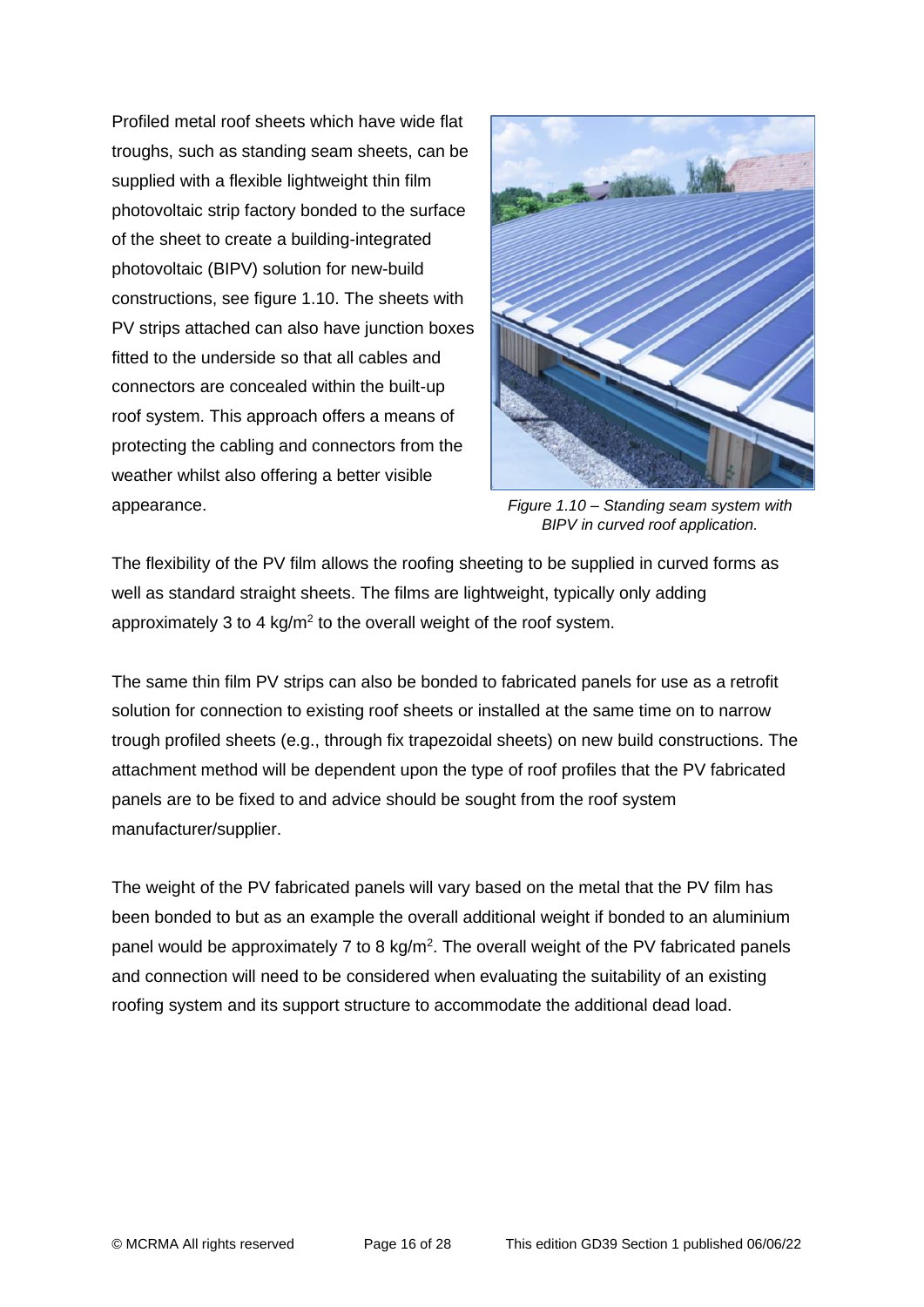Heavyweight PV panels, e.g., framed and glazed monocrystalline or polycrystalline PV cells, are often installed as a retrofit on existing roofs but occasionally are installed as part of a new-build roof system installation. The PV panels may be installed parallel to the roof surface but are often mounted on frames to create the pitch and orientation to maximise the PV panel's efficiency. i.e., south facing and pitched at between 30 to 40°. See figure 1.11.



*Figure 1.11 – PV panels installed on pitched frame connected to roof sheets*

The panels and frames should be connected in a manner which does not comprise the integrity of the roof system and there are a number of proprietary PV frame and/or connection systems available for various types of metal profiled roofs e.g., clamping devices which are clamped to the seams of standing seam sheets without penetrating the sheet itself.

These type of PV panels, frames and connections can add between 10 to 30 kg/m<sup>2</sup> weight to the roof system and may not be suitable for some existing roofs. The weight of the PV configuration will need to be considered when evaluating the suitability of an existing roofing system and its support structure to accommodate the additional dead load as well as the impact that wind uplift may have on the PV panels and roof connections. Advice should be sought from the roof system manufacturer/supplier.

The surface of a metal roofing system below a framed PV system may not be subject to natural washing by rain and may lead to an increased risk of corrosion and degradation of the material and/or its coating. This may negate any material/coating guarantee, and it is advised that written approval and any further maintenance requirement is sought from the roof system manufacturer/supplier prior to specification and installation of the PV system.

Further information on installing PV panels to roof systems can be found in MCRMA Guidance Document GD22 *Installing renewables on metal roofs: A checklist,* MCRMA article *The factors to consider when installing PV panels* and BRE Digest 489 *Wind loads on roof-based photovoltaic systems*.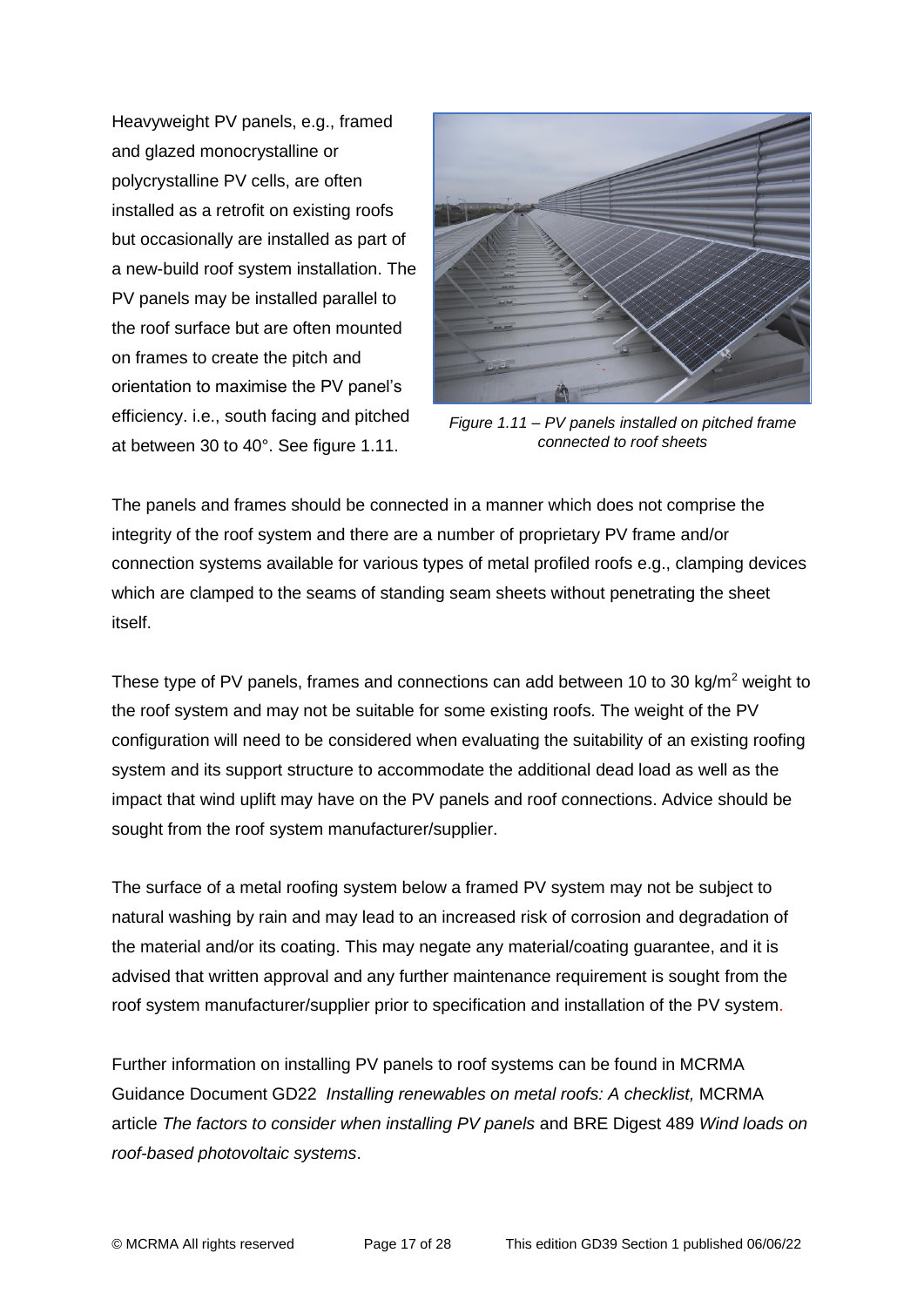#### **1.4.5.2 Green and brown roof systems**

Metal secret fix and standing seam roof systems can be designed as a 'green' or 'brown' roof system which can offer further sustainability and ecological benefits. The use of a green/brown roof can assist in reducing rainwater run-off and the impact of storm water by retaining water and slowly releasing into the drainage system preventing flooding. They also complement, support and provide habitat for a range of species including plant, invertebrate and bird species. Green/brown roofs reduce urban heat island effect leading to less energy usage and they also provide an improved sound reduction performance.

Green roof systems can be broken down into several generic types such as intensive, extensive and biodiverse (also known as brown roofs) some of which are suitable for installing on metal roof systems.

Intensive green roofs are a deep soil/substrate system capable of being planted with a variety of vegetation including grasses, plants, bushes and small trees and can also incorporate hard landscaping and water features. They are typically designed to replicate a ground level garden space in urban settings with access for people to use the space and also maintain the vegetation and other features. As the name suggests intensive roofs have high maintenance requirements and require regular irrigation. They add a considerable amount of weight to the roof dependent upon the soil/substrate depth but can be over a tonne/m<sup>2</sup> for deep systems. This type of green roof is not suitable for installing on metal roof system and is usually installed over a concrete deck.

Extensive green roofs on the other hand are a shallow soil/system (75 to 100 mm) with relatively low weight (70 to 100 kg/m<sup>2</sup>) and planted with drought tolerant vegetation e.g., succulents, meadow flowers etc in either individual plant plugs or pre-grown mat. Extensive green roofs require minimal maintenance and no irrigation and are suitable for being installed on metal secret fix and standing seam roof systems.

Bio-diverse or brown roofs are basically substrate based extensive green roofs designed to allow local, naturally occurring plant species to flourish to reinstate the pre-development ecology that is often only present on brownfield sites. Brown roofs require little or no maintenance but can take a length of time to become fully established.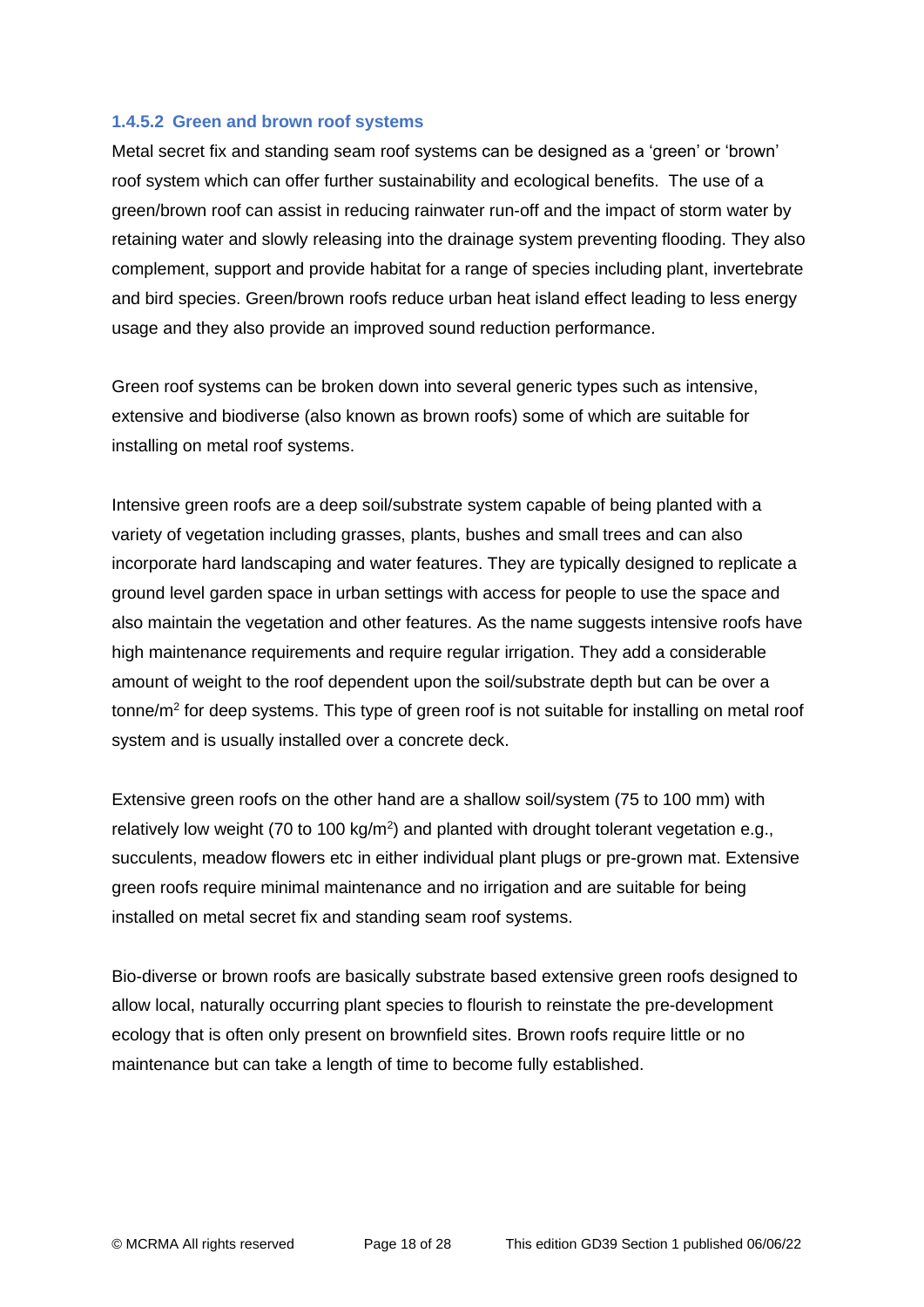For both the extensive green and brown roofs the metal secret fix and standing seam roof acts as the waterproofing and root barrier layer for the system. The metal sheet is typically overlaid with a drainage mat and filter fleece often as a combined component, which allows fine particles to be retained within the substrate but allows excess rainwater to slowly drain away. This layer is then overlaid with the soil/substrate and the vegetation layer (in the green roof variant), see figure 1.12.



*Figure 1.12 – Typical extensive green roof system on standing seam roof system*

Although extensive green and brown roofs on metal secret fix and standing seam roof systems are generally laid to a near flat low roof pitch (i.e., 1.5°), they can also be laid on steeper roof pitches and barrel vault roofs where retaining battens need to be installed to prevent slippage of the substrate.

The weight of the extensive green or brown roof system will need to be considered when designing the metal secret fix and standing seam roof and its structural support and advice should be sought from the roof system manufacturer/supplier.

#### **1.4.5.3 Cool roofs**

In cities and in other urban areas building and air temperature can be much higher than in rural and less developed areas. Known as the urban heat island effect, it is attributed to the lack of reflective or suitable absorbing surfaces such as vegetation and open ground which are found in rural areas. Although not having much impact on global climate change it does have a big impact on the local micro-climate and air quality and can lead to an increased cooling demand for buildings and the subsequent energy usage increase.

In extremes of direct sunlight surface temperatures of materials can be much higher than the air temperature due to solar overheating. Light coated surfaces have high thermal reflectance and will absorb less solar energy. They also have high thermal emittance so will re-radiate energy from the surface.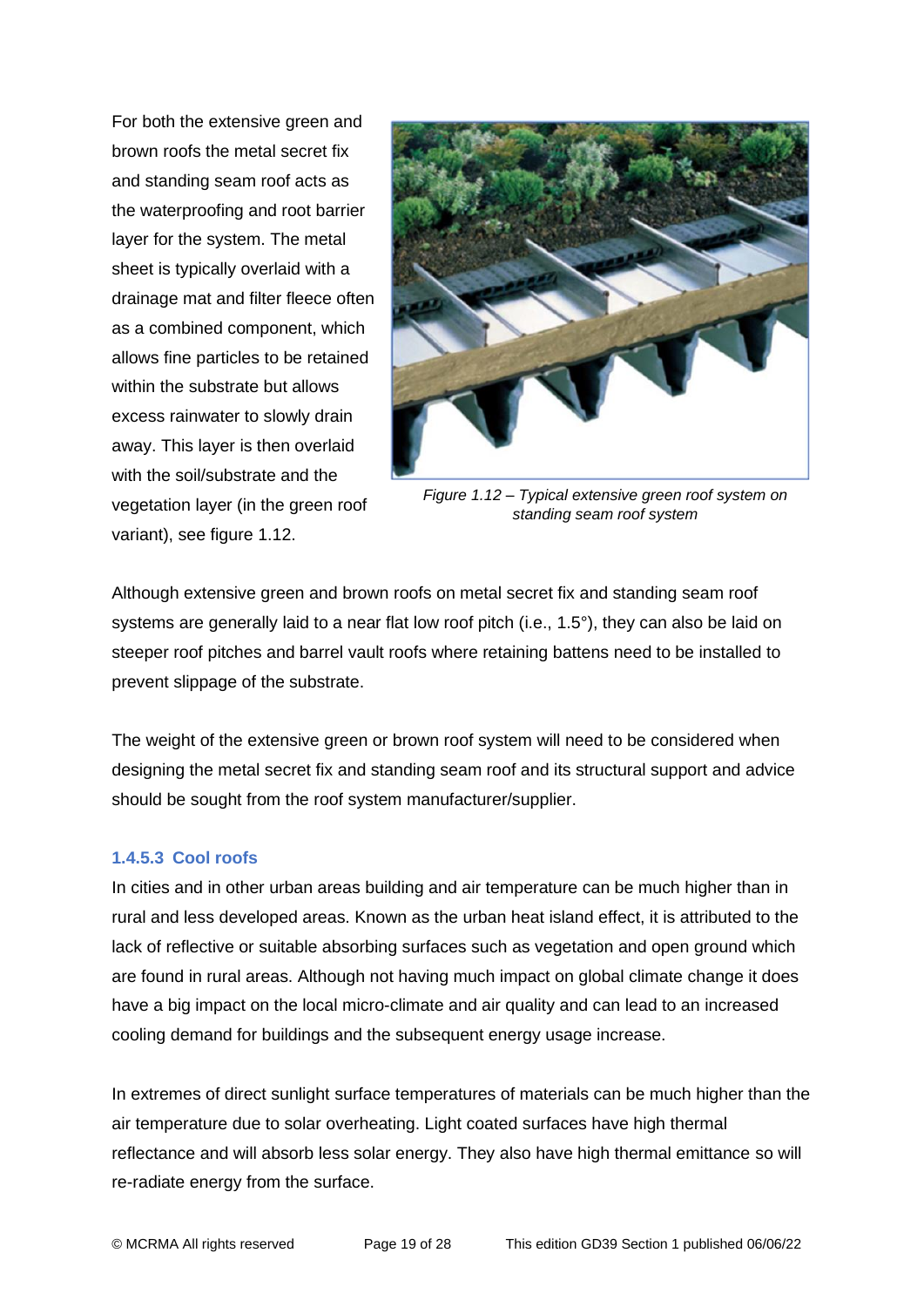Dark coated surfaces although having high emittance values have relatively low reflectance values so will invariably attain much higher surface temperatures than light coated surfaces. The combination of reflectance and emittance gives a material's solar reflectance index (SRI), the higher the SRI the better it is for reducing solar gain and keeping the surface temperature relatively cool. Roofs with high SRI values are often referred to as 'cool roofs'.

With the advent of environmental rating and certification schemes having a greater influence in environmental design of buildings globally, the availability of SRI values for specific materials, finishes and colours is becoming more widely available. This enables designers and specifiers to obtain scheme credits for the reduction of the urban heat island effect of a roof where the use of materials and finishes with a high SRI is encouraged.

Metal roofing sheets can be supplied with innovative cool roof coatings with high SRI values over a wide range of colours. Developed by paint manufacturers and coil coating specialists, they have moderate to highly reflective surfaces and are engineered to have increased emissivity.

Further information on cool roofs can be found in BRE Information Paper IP 13/10 – *Cool roofs and their application in the UK.*



# **MCRMA ONLINE CPD PROGRAMME**

This guidance document is available as an online CPD and is accredited by the CPD Certification Service. MCRMA's online CPD programme is open to anyone seeking to develop their knowledge and skills within the metal building envelope sector. Each module also offers members of professional institutions an opportunity to earn credit toward their annual CPD requirement.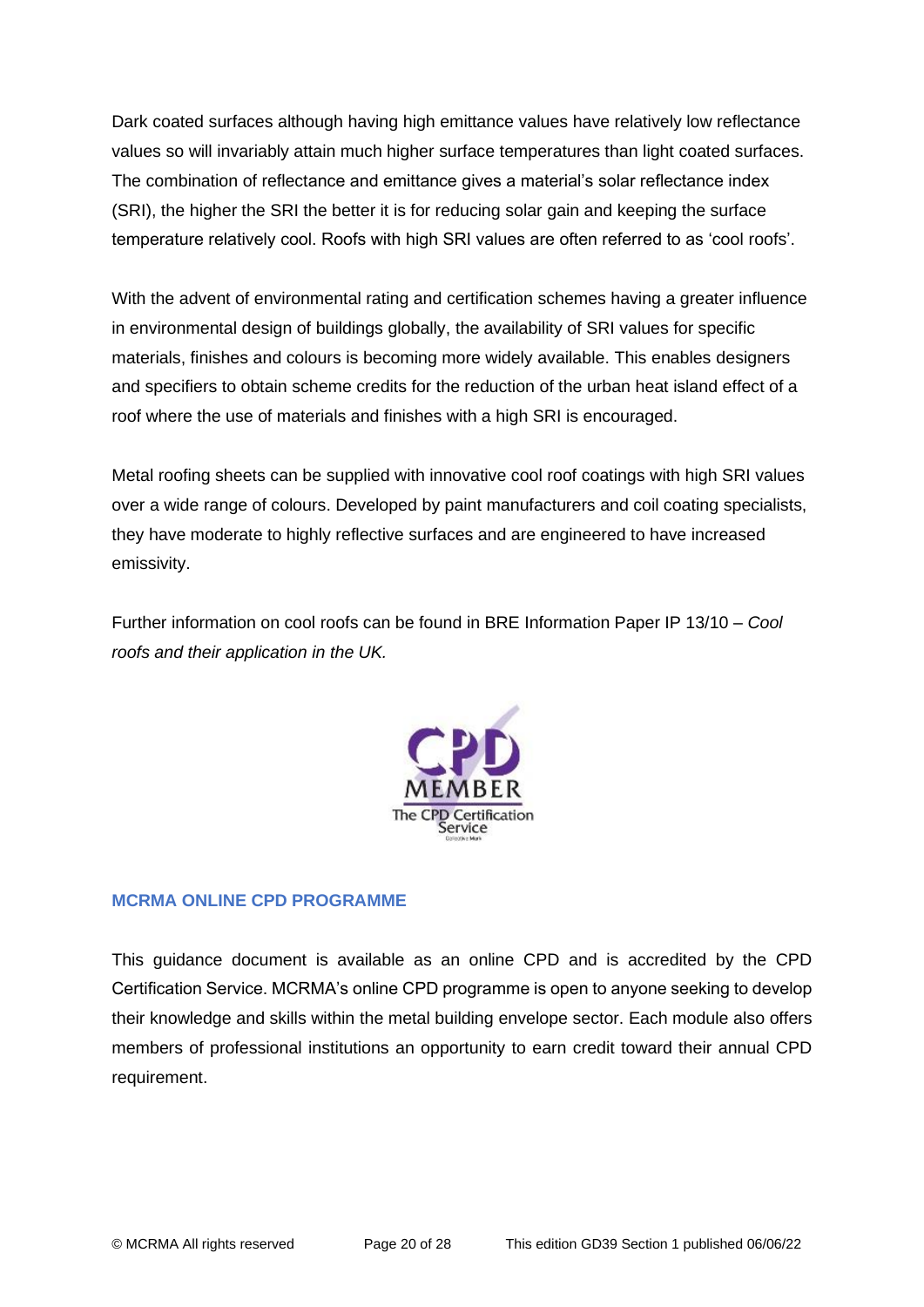MCRMA provides informative self-study training, delivering good learning value with an online assessment to check knowledge. The course material is studied offline with an online assessment component to verify knowledge. It is a training with learning and CPD value accredited by the CPD Certification Service.

This module has an anticipated CPD value of 90 minutes or equivalent.

You can take the module at<https://mcrma.co.uk/online-cpds/>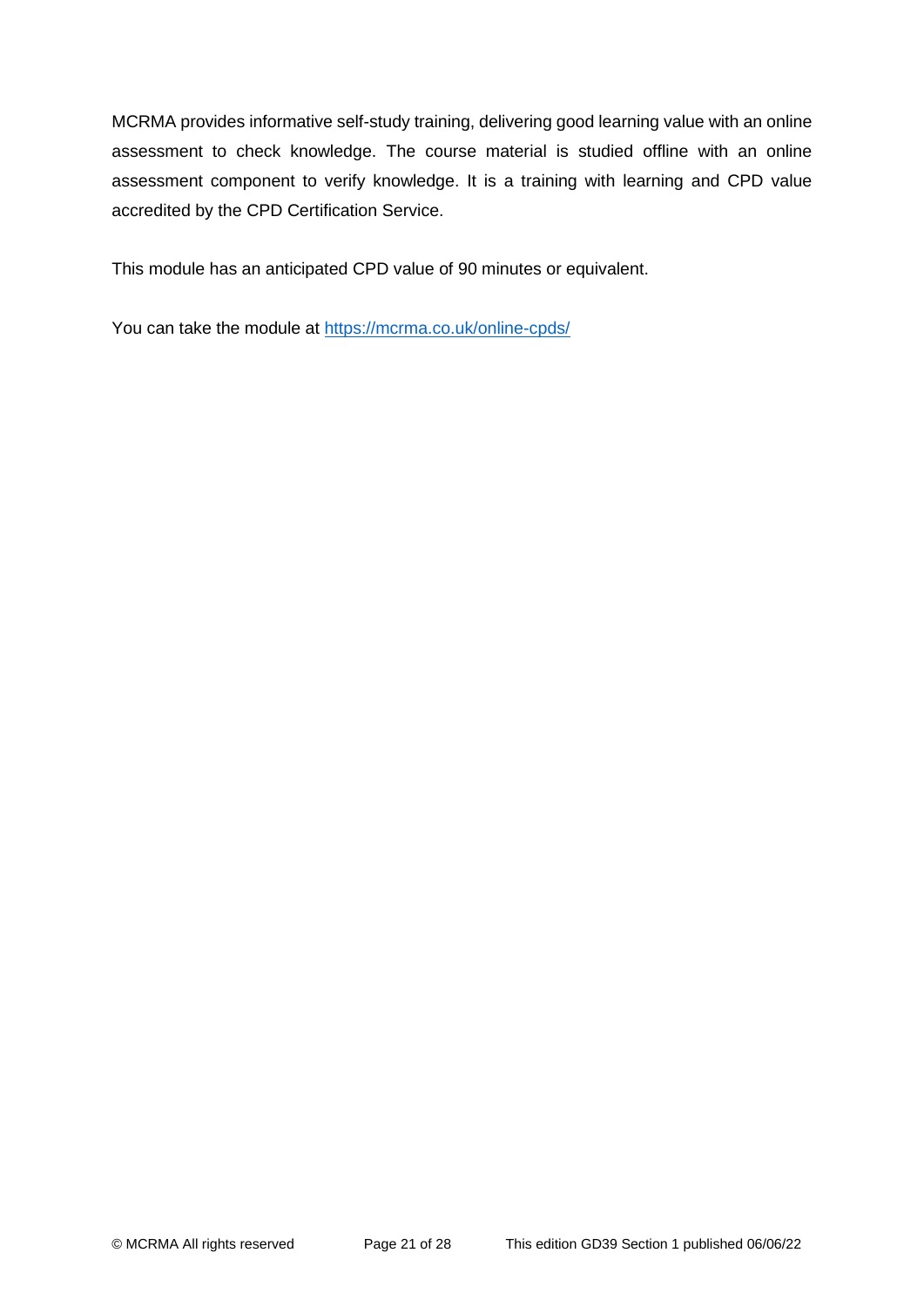# **1.5 STRUCTURE OF GD 39**



*Pictorial overview of MCRMA guidance document GD39: Sustainability and durability of metal roofing and cladding systems*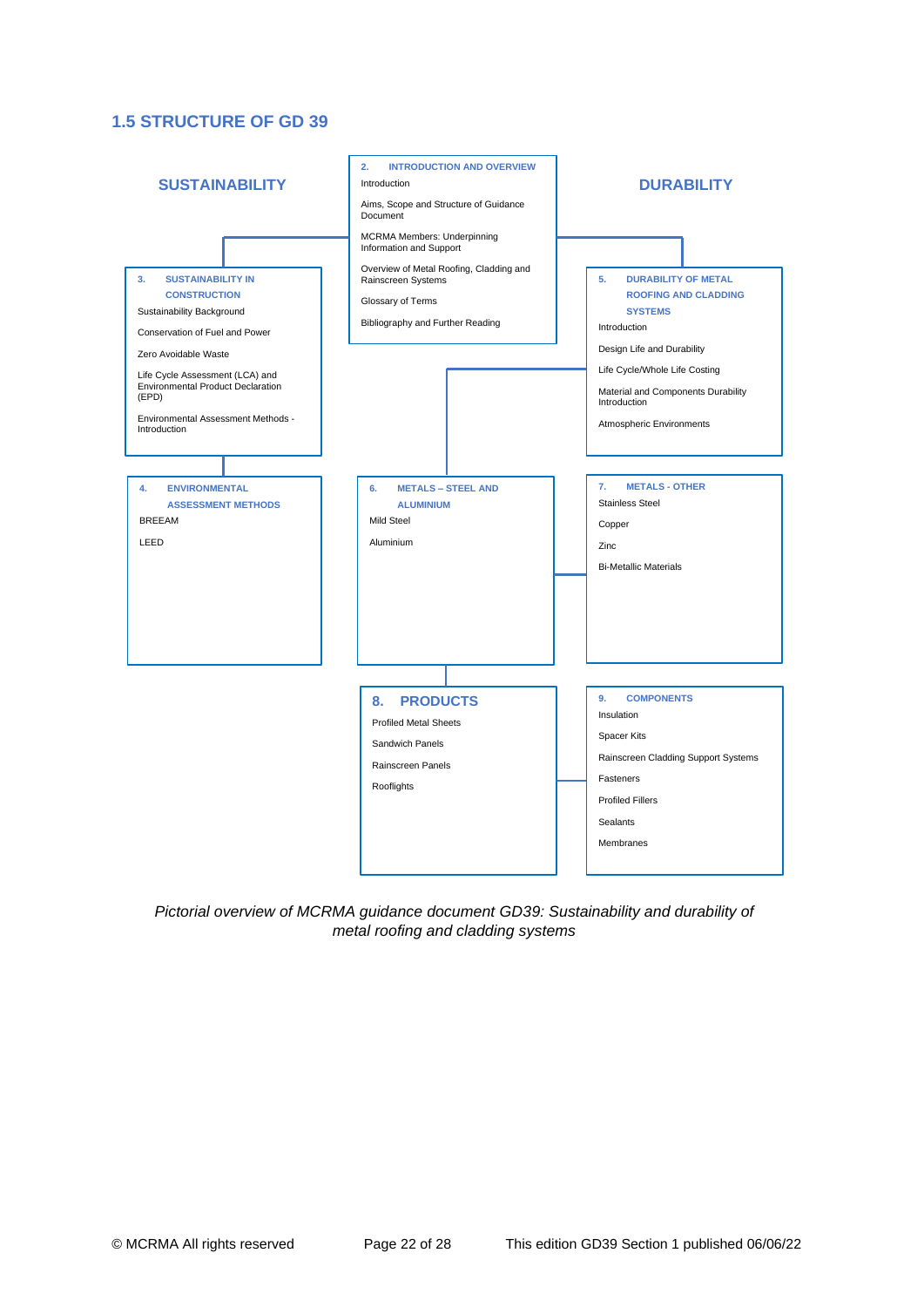#### **1.6 GLOSSARY OF TERMS**

**BRE Green Guide to Specification** Generic product LCAs and EPDs form the basis of the BRE (Building Research Establishment) Green Guide to Specification (Green Guide). Initially published as a simple to use 'green guide' to the environmental impacts of common building materials and products. It has undergone regular updates and expansion as an online version which provides guidance for specifiers, designers and their clients on the relative environmental impacts of many elemental specifications for roofs, walls, floors etc.

#### **BREEAM (Building Research Establishment Environmental Assessment Method)** A

voluntary scheme which can be used to assess the environmental performance of most types of building (new and existing). Developed by BRE (Building Research Establishment) it is the world's longest established environmental assessment system and is used internationally as well as in the UK.

**COP (Conference of the Parties) 26** The 26th Meeting of the Conference of the Parties to the United Nations Framework Convention on Climate Change (UNFCCC). The COP26 conference was held in Glasgow in November 2021 hosted in partnership by UK and Italy. Previous notable COP conferences took place at Kyoto (COP3) in 1997 and Paris (COP21) in 2015. These and other conferences have led to commitments to climate change, reduction of greenhouse gases and keeping global temperature rise this century below 2°C (preferably 1.5°C) above pre-industrial levels have been agreed.

**CSR (Corporate Social Responsibility)** The self-regulated responsibility of companies to society in areas such as the environment, the economy, employee well-being etc. Most companies, especially larger ones, now report on their CSR, a major element of which is the carbon footprint of a company's activities and their efforts to reduce it.

**Environmental assessment method/rating system** A methodology and/or rating system where various environmental impact factors are assessed against given criteria and points/credits are awarded. The total number of points/credits obtained will provide an indication of the environmental friendliness of a building design and its operation. The use of environmental assessment methods and rating systems can help encourage clients, developers and design teams to design and construct more sustainable buildings which are more energy efficient, climatic responsive, material and resource efficient, have healthier indoor environments for occupants and limit waste emissions and pollution.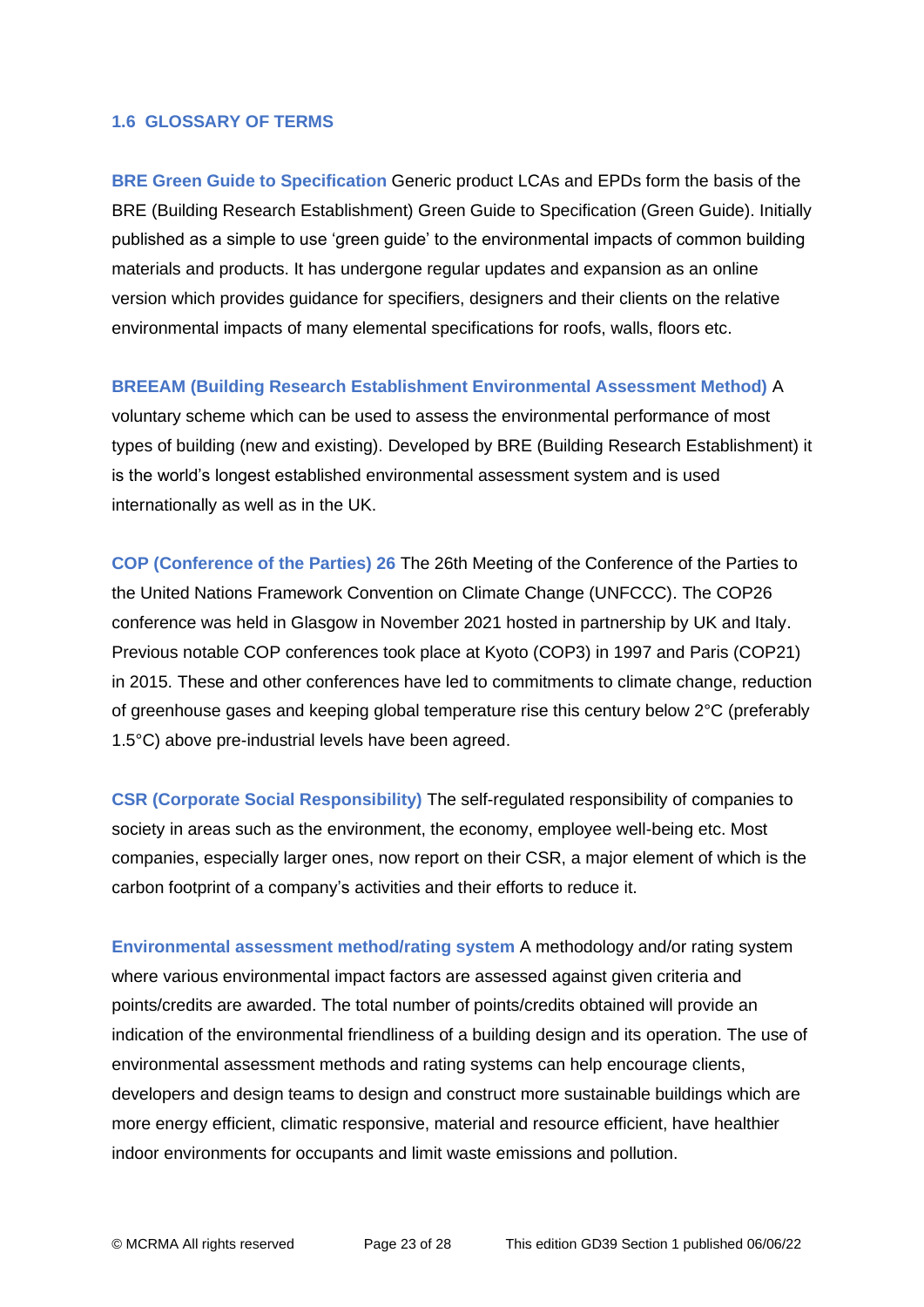**EPD (Environment Profile Declaration)** The results of an LCA are published in an EPD which is developed to a common format e.g., to the principles and procedures given in ISO 14025. The overall goal of an EPD is to communicate verifiable and accurate information on the environmental aspects of products that are not misleading. An EPD also provides the basis of a fair comparison of the environmental performance of products.

**Greenhouse Gases** Greenhouse gas emissions from human activities strengthen the greenhouse effect, causing climate change. Some of the gases occur naturally in the atmosphere, while others result from human activities. The seven greenhouse gases which contribute directly to climate change are carbon dioxide  $(CO<sub>2</sub>)$ , methane  $(CH<sub>4</sub>)$ , nitrous oxide  $(N<sub>2</sub>O)$ , hydrofluorocarbons (HFCs), perfluorocarbons (PFCs), sulphur hexafluoride (SF $_6$ ) and nitrogen trifluoride (NF<sub>3</sub>). The largest contributor to global warming is carbon dioxide (CO<sub>2</sub>) which makes it the focus of many climate change initiatives.

**LCA (Life Cycle Assessment)** An assessment of the environment impacts of a product over its life cycle to a given methodology e.g., compliance with ISO 21930, considering several environmental issues. This life cycle of the product is often referred to as '*cradle to grave'*, where the *'cradle'* is the extraction of raw materials and the *'grave'* is the product's disposal and will consider the product's use over the building's life expectancy. A variation is a '*cradle to cradle'* life cycle where the disposal stage is replaced with a recycling process that produces material suitable for manufacturing a new product. LCAs are often broken down further into '*cradle to gate*' and '*gate to gate*' life cycles which can be useful for a manufacturer as a means of identifying internal processes for environmental improvements.

**LCC (Life Cycle Costing)** An LCC will consider all relevant costs over the defined life of a building covering construction costs, operation and occupancy costs, maintenance costs, renewal costs, and end of life costs as well as any environmental costs.

#### **LEED (Leadership in Energy and Environmental Design) Green Building Rating**

**System** A voluntary, standard for developing high-performance, sustainable buildings developed by the US Green Building Council (USGBC). Although developed in and for the USA it is used internationally including the UK.

**NDC – Nationally Determined Contributions** National action plans on how countries will meet their commitments to climate change, reduction of greenhouse gases and rise in global temperature.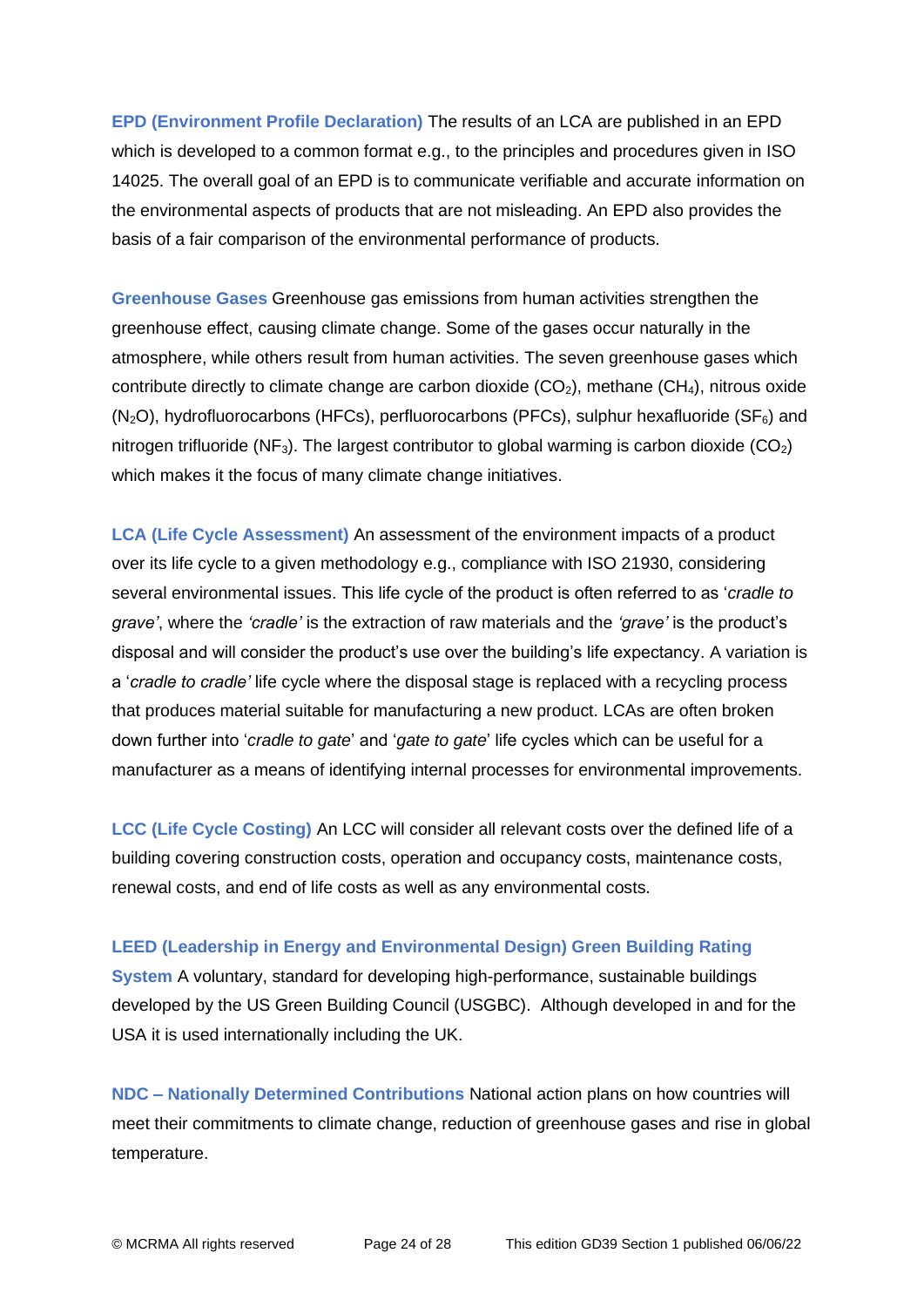**Net Zero Carbon/Net Zero** Total greenhouse gas emissions going into the atmosphere e.g., from a particular process are equal to (or less) than the removal of greenhouse gases out of the atmosphere.

**WLC (Whole Life Costing)** A WLC will cover all the costs in an LCC as well as nonconstruction costs and incomes.

**ZAW (Zero Avoidable Waste)** The prevention of waste being generated at every stage of a project's lifecycle, from the manufacture of materials and products, the design, specification, procurement and assembly of buildings and infrastructure through to deconstruction. At the end of life, products, components and materials should be recovered at the highest possible level of the waste hierarchy, whilst ensuring minimal environmental impact.

# **1.7 BIBLIOGRAPHY AND FURTHER READING**

The following is a list of support documents and publications that were used in the development of this guidance document, and which will provide further reading on the subject.

Approved Document B Volume 2 – *Buildings other than dwellinghouses – Fire Safety (for use in England)* Aurubis – *Copper Book for Architecture* BES 6001 – *BRE Framework Standard for Responsible Sourcing* BRE BR502 – *Sustainability in the built environment: An introduction to its definition and measurement* BRE Digest 489 – *Wind loads on roof-based photovoltaic systems* BRE Information Paper IP 13/10 – *Cool roofs and their application in the UK* BREEAM – *BREEAM UK New Construction – Non-domestic Building (United Kingdom) – Technical Manual – 2014* BREEAM – *BREEAM UK New Construction – Non-domestic Building (United Kingdom) – Technical Manual - 2018* BS ISO 15686-5:2017 – *Buildings and constructed assets. Service life planning. Life-cycle costing* BS 7543:2015: *Guide to durability of buildings and building elements, products and components*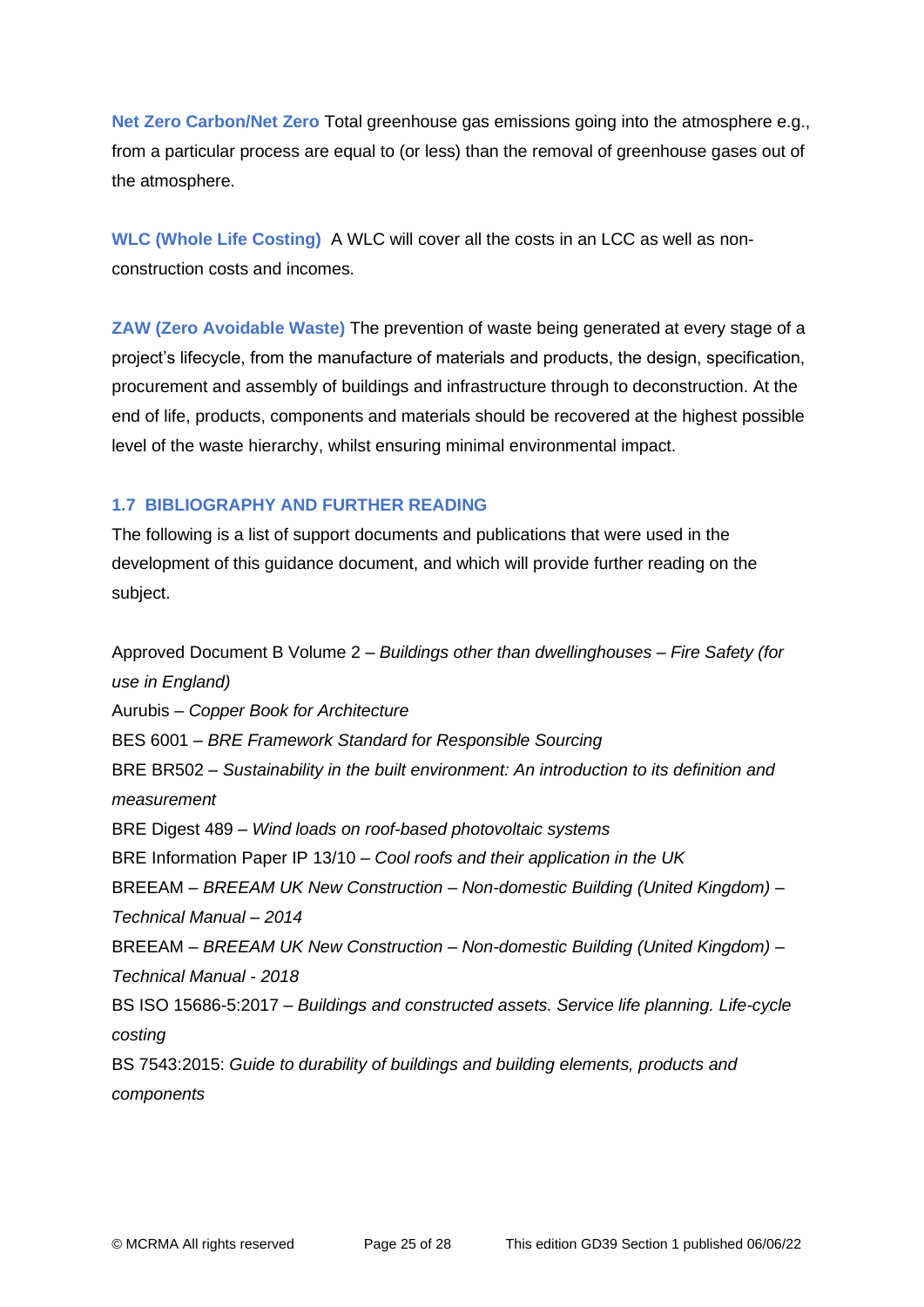BS EN 1990: 2002+A1: 2005 (incorporating corrigenda December 2008 and April 2010) – *Eurocode – Basis of structural design*

NA to BS EN 1990: 2002+A1: 2005 (Incorporating National Amendments No.1) – *UK National Annex for Eurocode – Basis of structural design*

BS EN 15804: 2012+A2:2019 (incorporating corrigenda February 2014 and July 2020) –

*Sustainability of construction works – Environmental product declarations – Core rules for the product category of construction products*

BS EN ISO 14001:2015 – *Environmental management systems. Requirements with guidance for use*

BS EN ISO 9001:2015 – *Quality management systems. Requirements*

BS EN 14782:2006 – *Self-supporting metal sheet for roofing, external cladding and internal lining. Product specification and requirements*

BS 5427:2016+A1:2017: *Code of practice for the use of profiled sheet for roof and wall cladding on buildings*

BS EN ISO 12944-2 *Paints and varnishes. Corrosion protection of steel structures by protective paint systems. Classification of environments*

BS 476-22:1987 – *Fire tests on building materials and structures. Part 22: Method for determination of the fire resistance of non-loadbearing elements of construction* BS EN 506:2008 – *Roofing products of metal sheet. Specification for self-supporting* 

*products of copper or zinc sheet*

BS EN 1172:2011 *– Copper and copper alloys. Sheet and strip for building purposes*

BS EN 988:1997 – *Zinc and zinc alloys. Specification for rolled flat products for building*

BRE – *BRE Building Elements: Roofs and roofing: Performance, diagnosis, maintenance, repair and the avoidance of defects - Third Edition*

BSSA – *Stainless Steel and Sustainable Construction*

CAB *– Aluminium & sustainability: a 'cradle to cradle' approach*

CLC/GBC – *Zero Avoidable Waste in Construction*

CLC/GBC – *The Routemap for Zero Avoidable Waste in Construction*

Constructing Excellence – *Sustainable Construction: An Introduction*

Constructing Excellence – *Whole Life Costing*

CP 143-5:1964 – *Code of practice for sheet roof and wall coverings. Code of practice for sheet roof and wall coverings. Zinc*

CPA – *COP26 – An Introduction*

CPA – *Net Zero Carbon – What on Earth does it mean?*

CPA - *A guide to understanding the embodied impacts of construction products*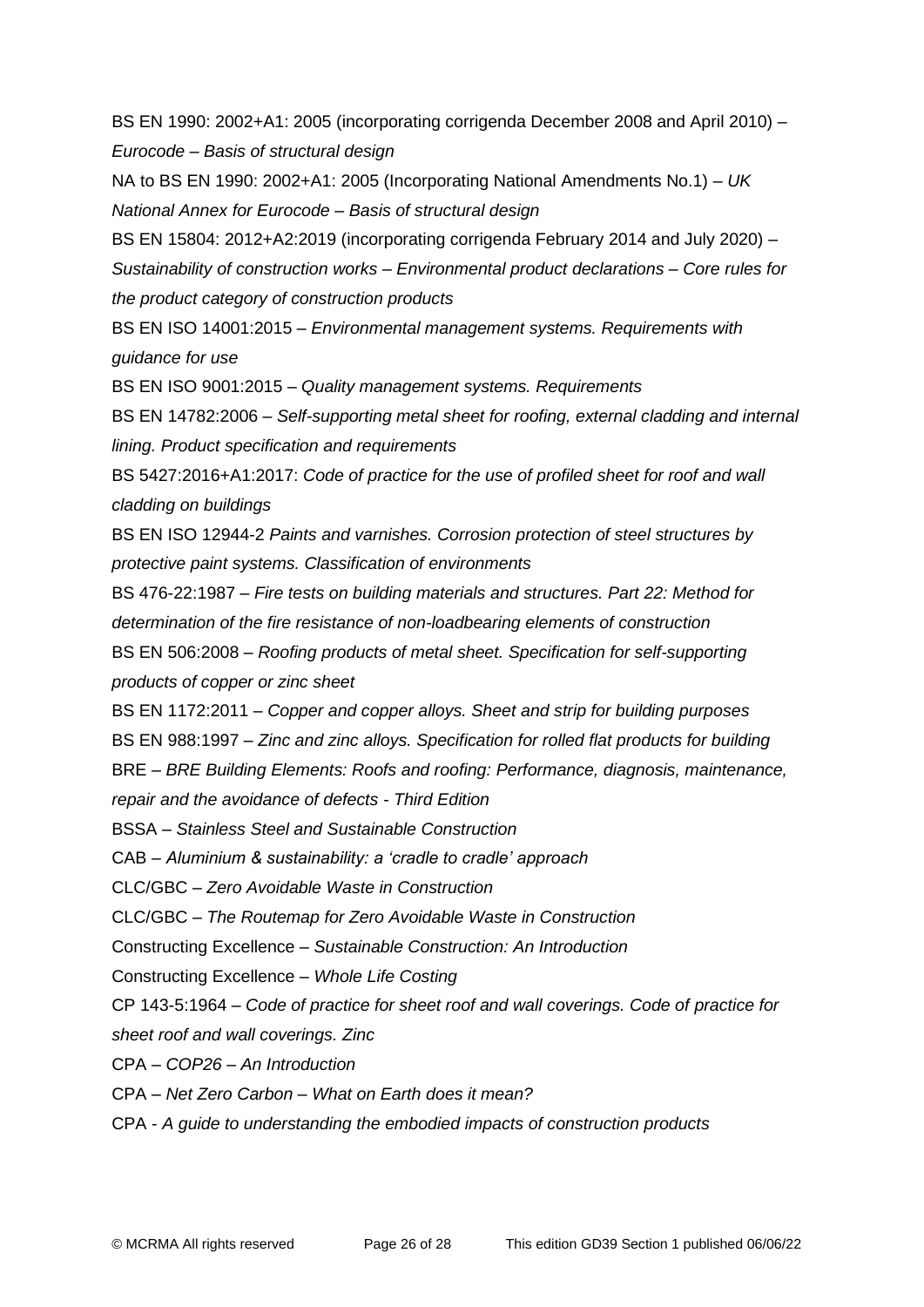CWCT Technical Note 33 - *Breather membranes and vapour control layers in walls* CWCT – *Guidance on built-up walls* Euro-Inox – *Technical Guide to Stainless Steel Roofing* Euro-Inox – *Cleaning Architectural Stainless Steel* Hydro – *Circular economy – the design perspective. From theory to implementation* International Molybdenum Association (IMOA) – Which *stainless steel should be specified for exterior applications?* ISO 21930:2017 *- Sustainability in buildings and civil engineering works — Core rules for environmental product declarations of construction products and services* ISO 14025:2006 *- Environmental labels and declarations — Type III environmental declarations — Principles and procedures* MCRMA Article – The factors to consider when installing PV panels MCRMA Membership Charter MCRMA Guidance Document GD01 – *Built up systems and spacer stability* MCRMA Guidance Document GD08 – *An introductory guide to rainscreen support systems* MCRMA Guidance Document GD11 – *Fixings and fastenings for rainscreen systems* MCRMA Guidance Document GD12 - *Composite flooring systems: Sustainable construction solutions* MCRMA Guidance Document GD17 – *A guide to site installation of insulated roof panels* MCRMA Guidance Document GD19 – *Effective sealing of end laps in metal roofing constructions* MCRMA Guidance Document GD21*- Thermal performance of buildings: non-domestic construction* MCRMA Guidance Document GD22 – *Installing renewables on metal roofs: A checklist*  MCRMA Guidance Document GD28 – *Mineral wool insulation installation: Best practice guide*  MCRMA Guidance Document GD 33 – *Fasteners for metal roofing and wall cladding: design, detailing and installation guide* MCRMA Guidance Document GD 34 – *The definition of cladding within the construction sector* NARM Technical Document NTD09 2014 - *Rooflights: glass, polycarbonate or GRP?* NARM Technical Document NTD15 2018 - *A guide to rooflights for profiled sheeted roofs* NFRC – *Profiled sheet roofing and cladding – The NFRC guide to design and best practice (Blue Book)* NFRC Technical Bulletin 36 – *Performance standards of building strip sealants in metal clad buildings*